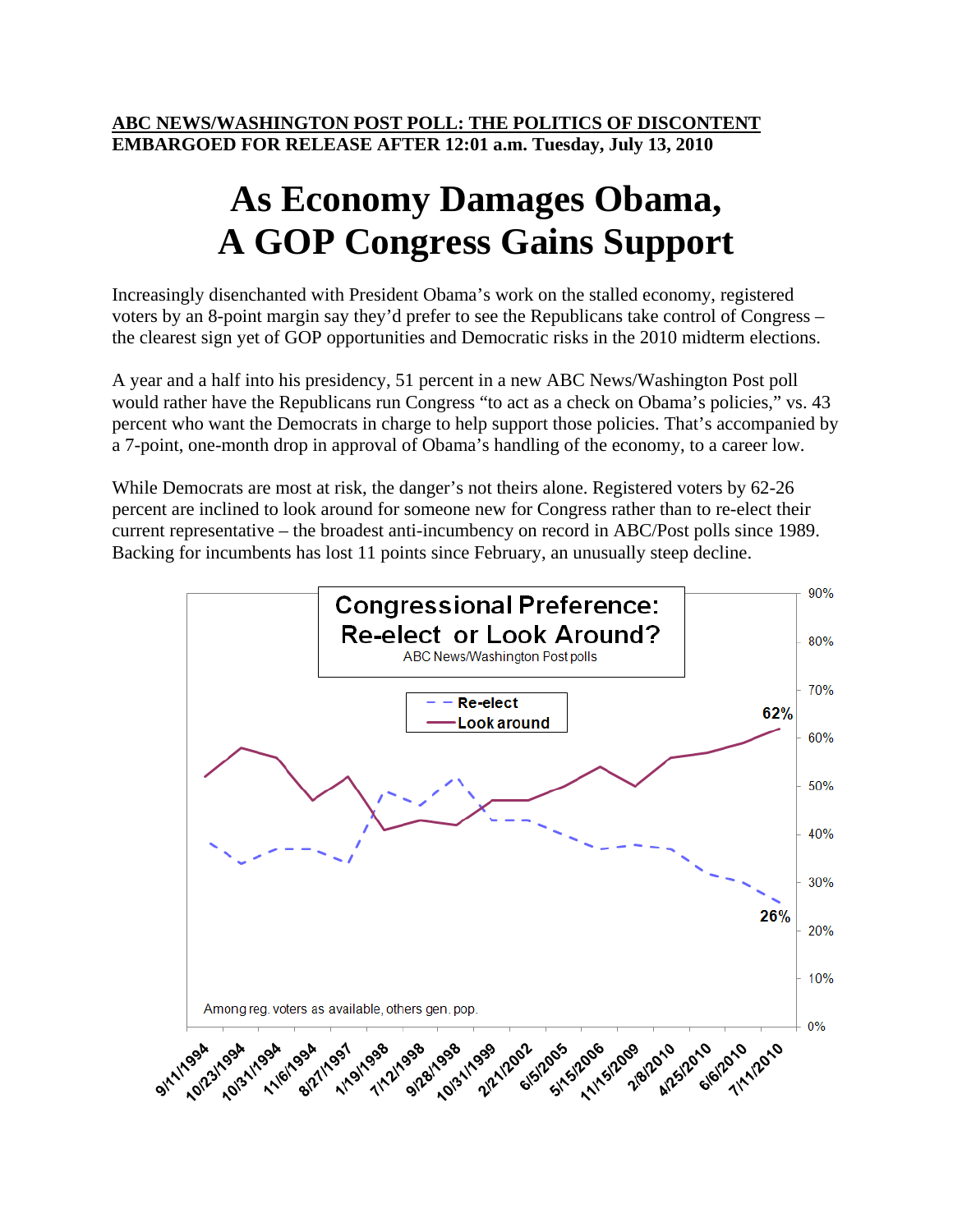There are other signs of raging discontent: ABC's Frustration Index remains well in the red zone, at 67 on its scale of 0 to 100, right where it's been all year. It's reached higher just twice, likewise in times of deep economic trouble – in fall 2008, 80; and in 1992, 73.

The index is based on anti-incumbency, ratings of the economy – 90 percent say it's in bad shape – dissatisfaction with the government overall and presidential approval. The latter's another tough one for Obama: His job approval rating has slipped to 50 percent, tying his career low in ABC/Post polls, with 47 percent disapproving. Those who "strongly" disapprove outnumber strong approvers by 7 points, the widest such margin to date.



ECONOMY – If the question has been when Obama owns the economy, it looks to be now – not at a happy time, given 9.5 percent unemployment. He'd made slight progress on this key issue, inching ahead from 45 percent approval on the economy in March to 50 percent in June. That's now gone, down 7 points in this poll to 43 percent, with 54 percent disapproving, a new high. And "strong" disapprovers outnumber strong approvers by a record 41 percent vs. 20 percent.

Saying the economy's getting better, moreover, may not help Obama and the Democrats, and indeed could hurt. Just 27 percent in this poll see it improving, not significantly different from 30 percent last month, and surely not on the way up. Claiming the economy was advancing when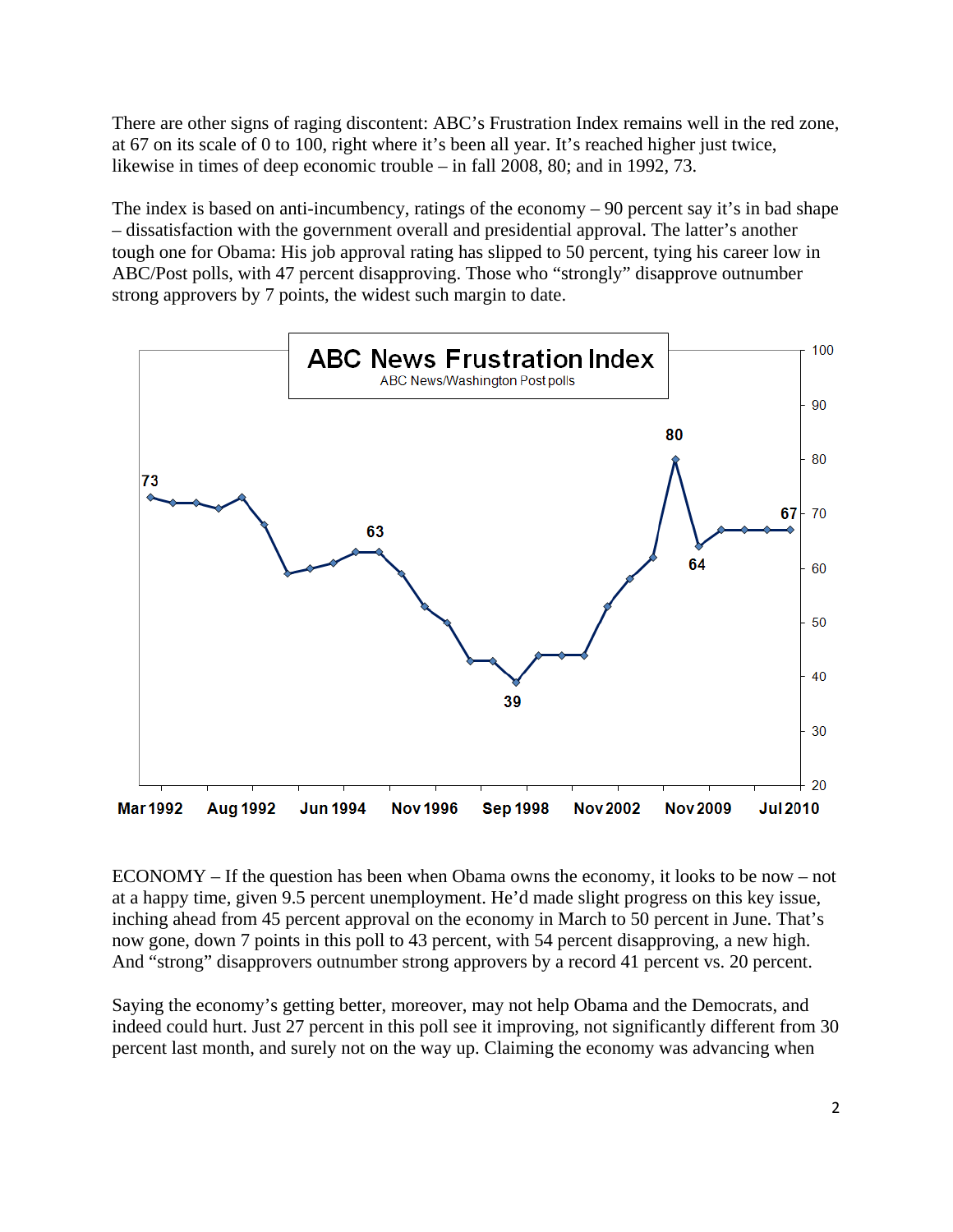most Americans didn't see it was the precisely the pothole that swallowed George H.W. Bush in his unsuccessful re-election bid in 1992.

It's not all about Obama; even among people who approve of his job performance, 51 percent are inclined to look for someone new for Congress. But that rises to 72 percent of disapprovers. And by another gauge, anti-incumbency stands at 47 percent among Democrats who are registered to vote, but 71 percent among Republicans – and an ominous 70 percent among independents, quintessential swing voters.

INDIES and HOUSE VOTE – Independents are not only important, they're ascendant: Forty percent of Americans in this survey identify themselves as independents, among the most in 29 years of ABC/Post polls (and roughly this high steadily since spring 2009). The past year has been one of the few periods in which the number of independents has surpassed both Democratic (now 31 percent) and Republican (24 percent) self-identification.

Overall, registered voters overall divide almost exactly evenly in their party preference for House candidates – 47 percent for the Republican candidate in their congressional district, 46 percent for the Democrat. It's 49-45 percent among those most likely to vote.



2/27/94 11/6/94 8/4/96 10/8/96 9/28/98 3/14/99 1/27/02 11/4/02 6/25/06 6/15/08 7/11/10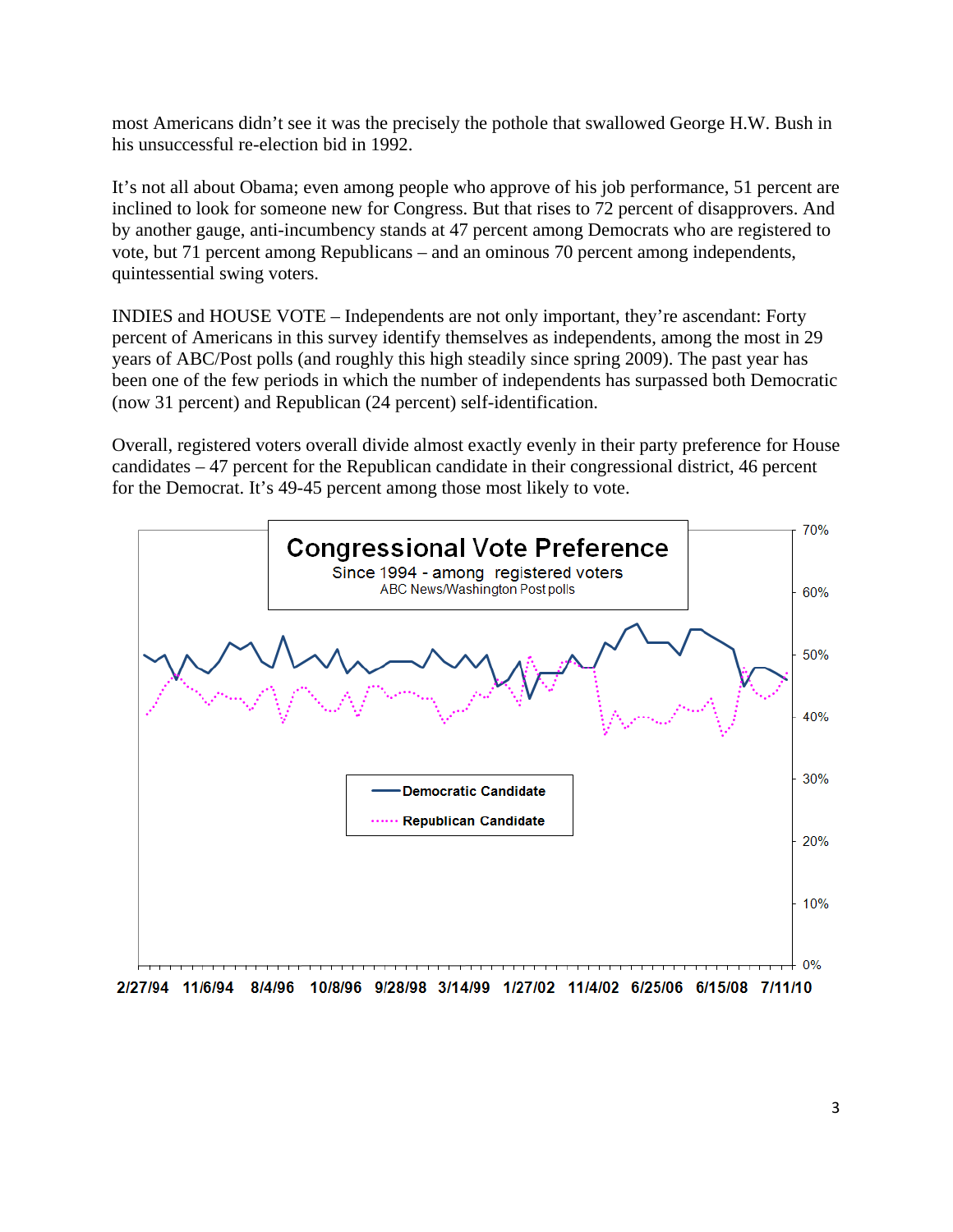Among independents, it's 47 percent for the Republican candidate, 40 percent for the Democrat – and among independents who say they're likely to vote, it's a wide 53-36 percent advantage for Republican candidates.

PUSHBACK – There is pushback for Obama and his party. Dissatisfaction with the federal government, while still high, has eased slightly. The Democrats actually retain an advantage in trust over the Republicans to handle the economy, 42-34 percent, although a record 17 percent volunteer that they don't trust either party to fix the problem. And a mere 26 percent express confidence in the Republicans in Congress to make the right decisions for the country's future, trailing the Democrats (32 percent) and Obama (43 percent, a new low) alike.



Lack of confidence in the Republicans, plus their stubbornly low allegiance numbers since the Bush presidency went bad, indicate that they're not benefiting from affirmative support for their own plans, but rather from dissatisfaction with Obama and the Democratic-led Congress.

That's a weaker hand to play, and it's one reason that high-level enthusiasm among intended Republican voters is essentially no better than it is among intended Democratic voters. Thirty percent of those who plan to vote for a Republican candidate say they're "very enthusiastic" about it, but so are 28 percent of those who plan to support a Democrat. Compare those to "very enthusiastic" support among Obama's voters in 2008 – 68 percent.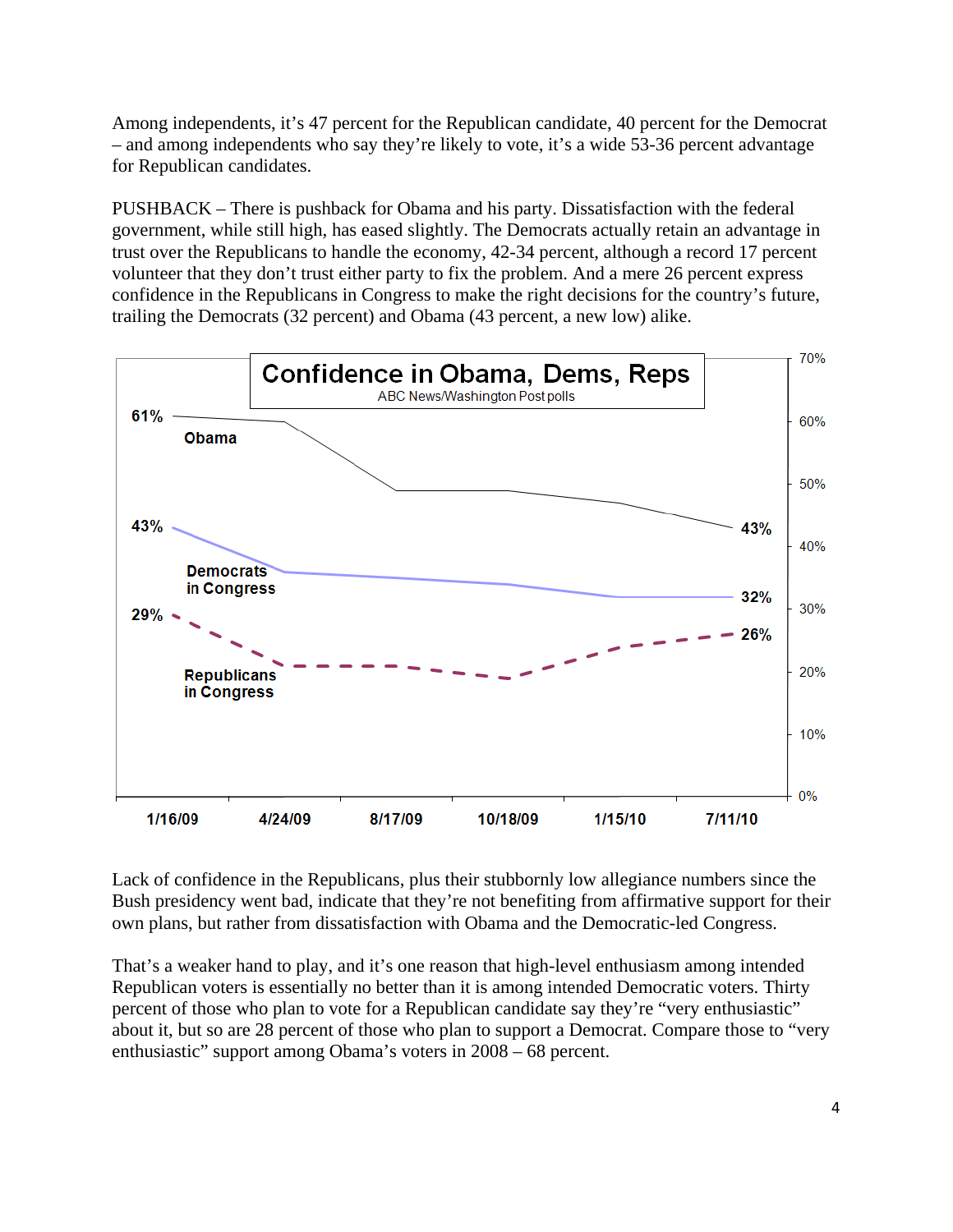OBAMA – The mighty do fall: The number of Americans who are confident in Obama to make the right decisions for the country's future has dropped by 18 points in the first year and a half of his presidency, from 61 percent a few days before his inauguration to, as noted, 43 percent now. The number lacking such confidence has gained 20 points, to 57 percent.

Obama, moreover, has trouble in his own house, at least on the economy. The one-month drop in his approval rating for handling the economy came almost exclusively among Democrats, down 15 points from June to July, albeit to a comparatively high 63 percent.

|              |     |                | Approval of Obama's handling of the economy |
|--------------|-----|----------------|---------------------------------------------|
|              |     | July 11 June 6 | Change                                      |
| A I I        | 43% | 50%            | $-7$                                        |
| Democrats    | 63  | 78             | $-15$                                       |
| Independents | 41  | 43             | $-2$                                        |
| Republicans  | 19  | $20 \Omega$    | $-1$                                        |

His overall approval rating, as noted, is 50-47 percent; but "strong" approvers trail strong disapprovers by 28 percent to 35 percent. His approval still towers among Democrats, at 82 percent. But it's 47 percent among independents and a mere 15 percent among Republicans.

REAGAN – The president's solace may be his comparison to Ronald Reagan – the last president to take office in the midst of a recessionary gale. In an ABC/Post poll at about his year and a half mark, and with unemployment then at 9.8 percent, Reagan's approval rating was 49-47 percent – almost precisely the same as Obama's now.

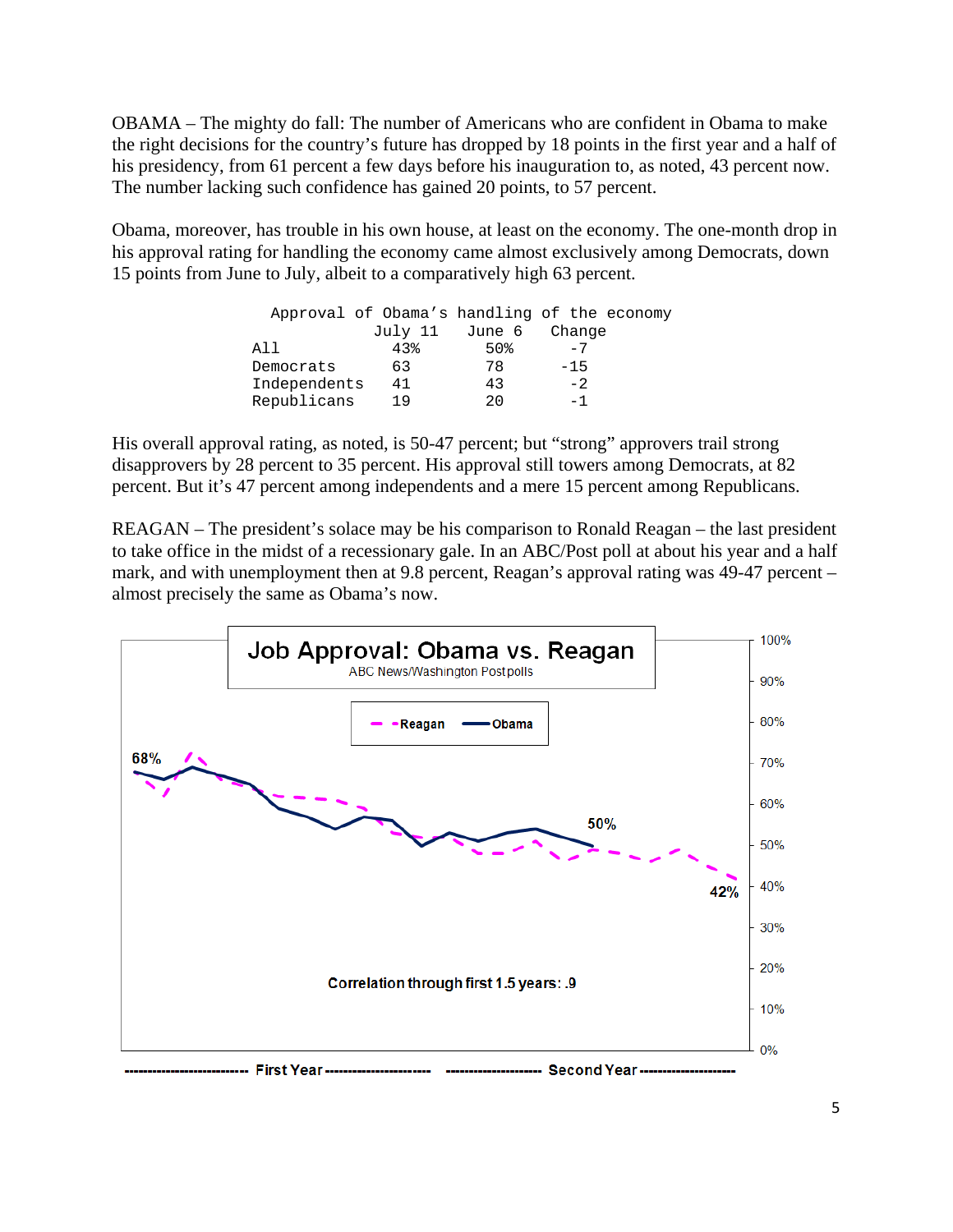It's nothing new: These two presidents' approval ratings have correlated at a remarkable .9 (1 is a perfect fit). The challenge for Obama is that Reagan continued to slide, bottoming out at 42 percent at the two-year mark. Remarkably, though, he lost only 26 House seats en route – about the average first-midterm loss, and a performance Obama may ardently hope to match.

ECONOMY – Probably the greatest challenge for Obama and the Democrats is the extent to which they're boxed in by competing economic demands – for jobs, but against deficits, and with a sharp divide on the role of government vs. the private sector.

As big a concern as the economy is – and for many the economy above all means jobs – the public at the same time divides evenly, 48-48 percent, on whether the government should try to spend money to boost the economy in a way that creates jobs – or if this is best left to the private sector. Moreover, if spending on jobs means increasing the deficit, attitudes shift to majority opposition, 57-39 percent.

Still, another angle gets substantial support, even with concerns about the deficit – if not creating jobs, then providing extended benefits for those who've lost theirs. Sixty-two percent support another extension of unemployment benefits, even in a question that notes the view of critics that this would add too much to the deficit. Independents (59 percent) side with Democrats (80 percent), and even among Republicans a sizable number, 43 percent, agree. This issue may be one place for Obama and the Democrats to try for traction.

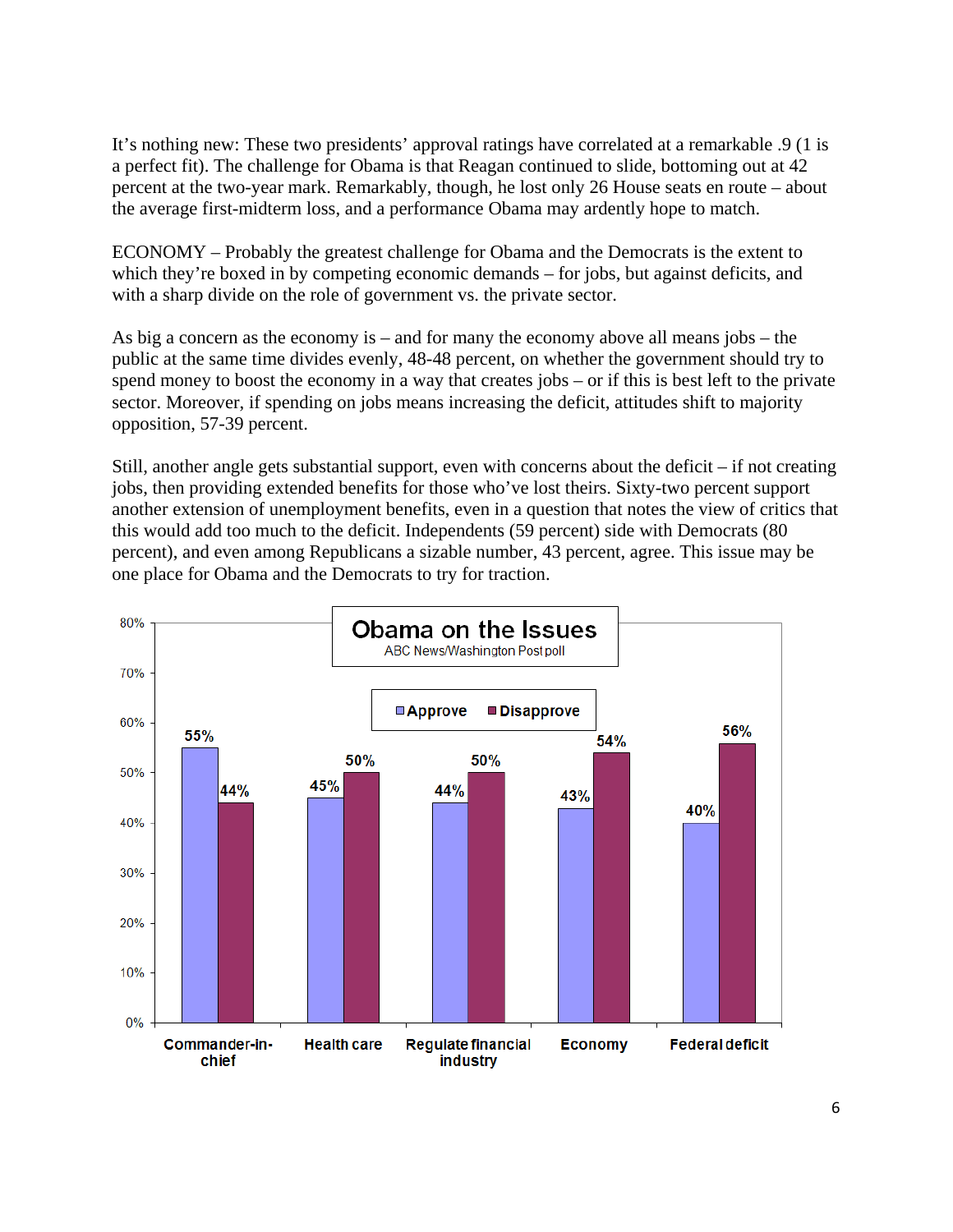OTHER ISSUES – Figuring out the Rubik's Cube that is economic policy is not the administration's sole challenge. Passage of health care reform has done nothing for Obama to date; just 45 percent approve of his handling of that issue. (More impact, positive or negative, may appear only as changes to the system actually occur.)

On regulation of the financial industry, with legislation pending in the Senate, similarly just 44 percent approve of Obama's work; on the deficit, 40 percent. These are highly partisan views, but with independents more on the nay than on the yea side.

The one item in which Obama does substantially better is a sleeper: Fifty-five percent of Americans approve of his handling of his duties as commander-in-chief of the military, a rating that's held steady since last fall. His decisive handling of the McChrystal affair may have helped shore this up; in any case, given the campaign comparisons to John McCain in this realm, the result represents an unexpected bit of balm for the president.

VOTING DIVISIONS – There's no relief, though, in the sharply partisan nature of today's politics, informed by stark divisions across policy issues. Registered voters divide evenly, for instance, on whether they're more likely or less likely to vote for a congressional candidate who supports health care reform  $-39$  percent to 37 percent (the rest say it'll make no difference).

They divide precisely the same on whether they're more or less apt to support a candidate who favors federal spending to stimulate the economy – 39-37 percent. And on the question of whether a candidate is associated with the Tea Party political movement, again there's an even division, with 30 percent more likely to support such a candidate, 30 percent less so.

The question, in the campaign ahead, is whether either side can seize the message that breaks these and other divisions open – and if so, in which direction.

METHODOLOGY – This ABC News/Washington Post poll was conducted by telephone July 7- 11, 2010, among a random national sample of 1,288 adults, including landline and cell-phoneonly respondents. Results for the full sample have a 3.5-point error margin. Click here for a detailed description of sampling error. Sampling, data collection and tabulation by TNS of Horsham, PA.

Analysis by Gary Langer.

ABC News polls can be found at ABCNEWS.com at http://abcnews.com/pollingunit

Media contact: Cathie Levine, (212) 456-4934. Full results follow (\*= less than 0.5 percent).

\*= less than 0.5 percent

1. Do you approve or disapprove of the way Barack Obama is handling his job as president? Do you approve/disapprove strongly or somewhat?

------- Approve -------- ------- Disapprove ------ No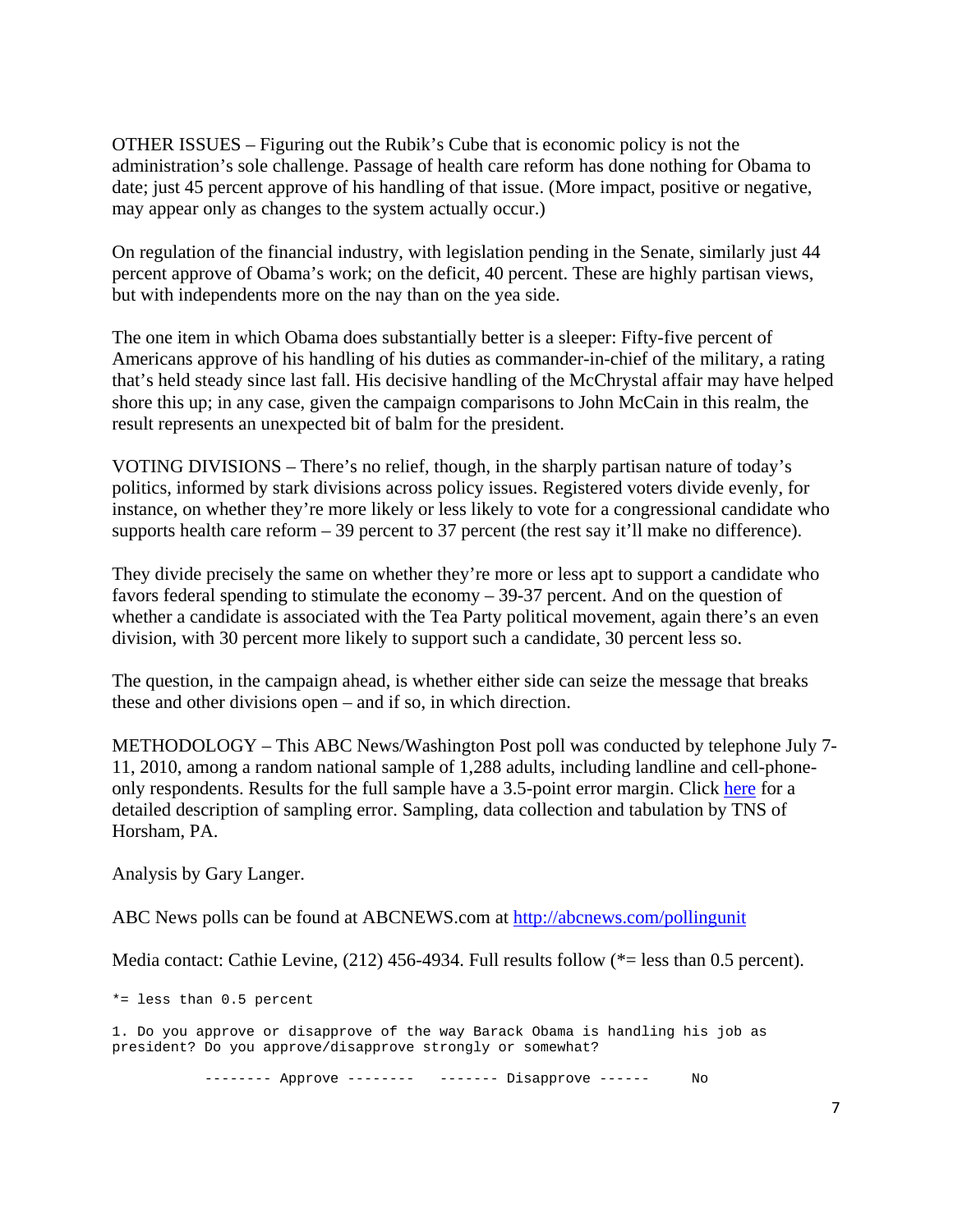|          | NET | Strongly | Somewhat | NET | Somewhat | Strongly | opinion |
|----------|-----|----------|----------|-----|----------|----------|---------|
| 7/11/10  | 50  | 28       | 22       | 47  | 12       | 35       | 3       |
| 6/6/10   | 52  | 30       | 22       | 45  | 12       | 33       | 4       |
| 4/25/10  | 54  | 31       | 23       | 44  | 11       | 33       |         |
| 3/26/10  | 53  | 34       | 20       | 43  | 8        | 35       | 3       |
| 2/8/10   | 51  | 29       | 22       | 46  | 12       | 33       | 3       |
| 1/15/10  | 53  | 30       | 24       | 44  | 13       | 32       | 2       |
| 12/13/09 | 50  | 31       | 18       | 46  | 13       | 33       | 4       |
| 11/15/09 | 56  | 32       | 23       | 42  | 13       | 29       | 2       |
| 10/18/09 | 57  | 33       | 23       | 40  | 11       | 29       | 3       |
| 9/12/09  | 54  | 35       | 19       | 43  | 12       | 31       | 3       |
| 8/17/09  | 57  | 35       | 21       | 40  | 11       | 29       | 3       |
| 7/18/09  | 59  | 38       | 22       | 37  | 9        | 28       | 4       |
| 6/21/09  | 65  | 36       | 29       | 31  | 10       | 22       | 4       |
| 4/24/09  | 69  | 42       | 27       | 26  | 8        | 18       | 4       |
| 3/29/09  | 66  | 40       | 26       | 29  | 9        | 20       | 5       |
| 2/22/09  | 68  | 43       | 25       | 25  | 8        | 17       | 7       |

2. Do you approve or disapprove of the way Obama is handling [ITEM]? Do you approve/disapprove strongly or somewhat?

7/11/10 - Summary Table\*

|                                                                                       |     | $------$ Approve -------- |          |     |          | $-----$ Disapprove $---$ | <b>No</b>      |
|---------------------------------------------------------------------------------------|-----|---------------------------|----------|-----|----------|--------------------------|----------------|
|                                                                                       | NET | Strongly                  | Somewhat | NET | Somewhat | Strongly                 | opinion        |
| a. Held for release                                                                   |     |                           |          |     |          |                          |                |
| b. The economy                                                                        | 43  | 20                        | 23       | 54  | 13       | 41                       | 4              |
| c,d. Held for release                                                                 |     |                           |          |     |          |                          |                |
| e. Health care                                                                        | 45  | 27                        | 19       | 50  | 10       | 40                       | 5              |
| f. His duties as                                                                      |     |                           |          |     |          |                          |                |
| commander-in-                                                                         |     |                           |          |     |          |                          |                |
| chief of                                                                              |     |                           |          |     |          |                          |                |
| the military                                                                          | 55  | 33                        | 22       | 44  | 14       | 30                       | $\overline{2}$ |
| q. The federal                                                                        |     |                           |          |     |          |                          |                |
| budget deficit                                                                        | 40  | 20                        | 20       | 56  | 11       | 45                       | 4              |
| h. Regulation of                                                                      |     |                           |          |     |          |                          |                |
| the financial                                                                         |     |                           |          |     |          |                          |                |
| industry                                                                              | 44  | 24                        | 20       | 50  | 13       | 37                       | 6              |
| *Full sample asked item a; half sample asked items b-e; other half sample asked items |     |                           |          |     |          |                          |                |
| $f-h.$                                                                                |     |                           |          |     |          |                          |                |

## Trend:

b. The economy

|          |            | Approve  |          |            |          | Disapprove ------ | No      |
|----------|------------|----------|----------|------------|----------|-------------------|---------|
|          | <b>NET</b> | Strongly | Somewhat | <b>NET</b> | Somewhat | Strongly          | opinion |
| 7/11/10  | 43         | 20       | 23       | 54         | 13       | 41                | 4       |
| 6/6/10   | 50         | 26       | 24       | 49         | 12       | 37                | 2       |
| 4/25/10  | 49         | 24       | 25       | 49         | 10       | 39                | 2       |
| 3/26/10  | 45         | 23       | 22       | 52         | 12       | 40                | 3       |
| 2/8/10   | 45         | 22       | 23       | 53         | 15       | 38                | 2       |
| 1/15/10  | 47         | 22       | 24       | 52         | 13       | 39                |         |
| 12/13/09 | 46         | 23       | 24       | 52         | 12       | 40                | 2       |
| 11/15/09 | 51         | 26       | 25       | 47         | 12       | 36                | 2       |
| 10/18/09 | 50         | 29       | 22       | 48         | 13       | 35                | 1       |
| 9/12/09  | 51         | 28       | 24       | 46         | 13       | 33                | 2       |
| 8/17/09  | 52         | 27       | 25       | 46         | 13       | 33                | 2       |
| 7/18/09  | 52         | 29       | 23       | 46         | 10       | 35                | 3       |
| 6/21/09  | 56         | 28       | 28       | 41         | 13       | 27                | 3       |
| 4/24/09  | 58         | 31       | 28       | 38         | 13       | 25                | 4       |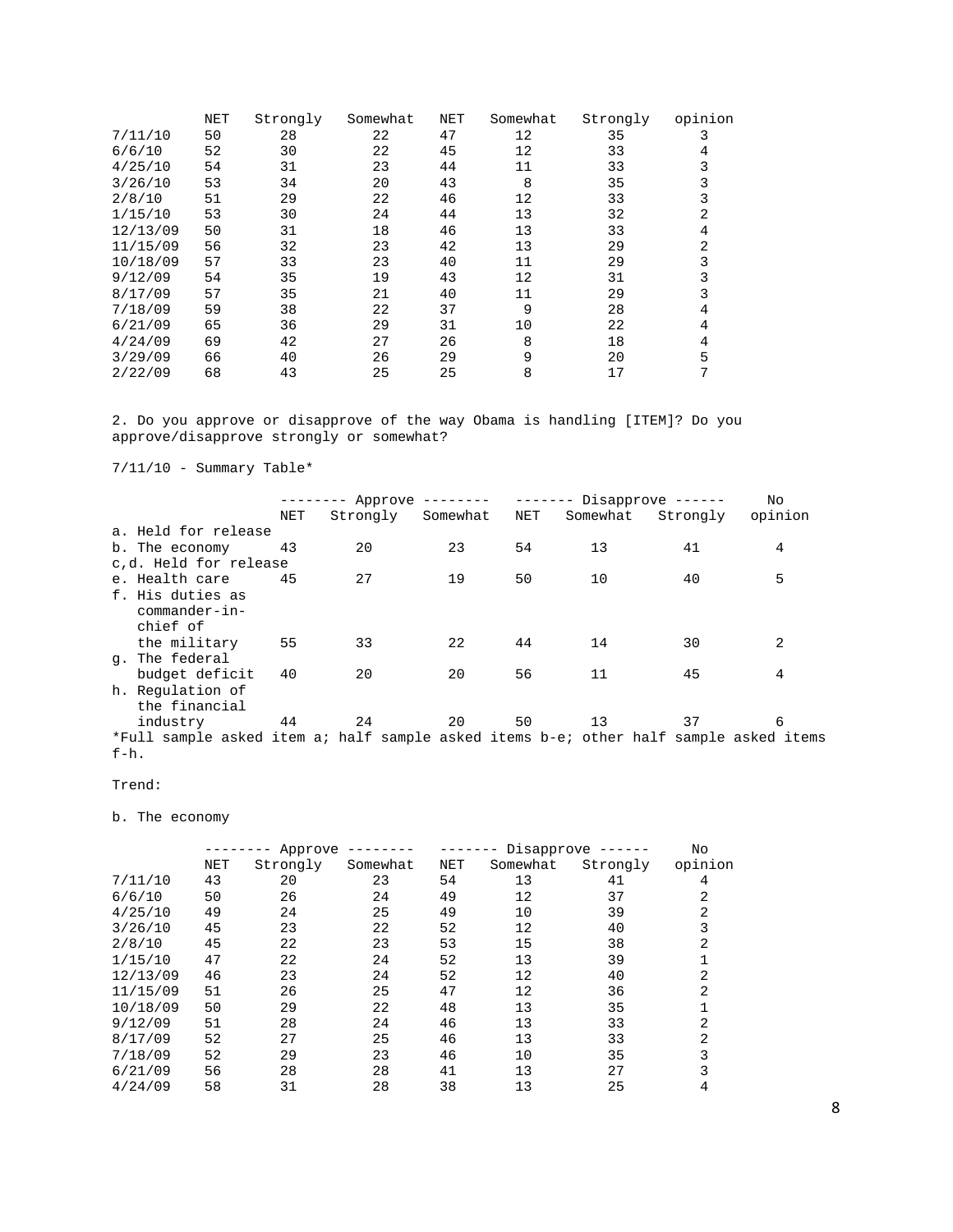| 3/29/09 | 60 |    |    |    |  |
|---------|----|----|----|----|--|
| 2/22/09 | 60 | NΆ | NA | NA |  |

e. Health care

|          |            | Approve  |          |            | Disapprove ------ |          |         |  |
|----------|------------|----------|----------|------------|-------------------|----------|---------|--|
|          | <b>NET</b> | Strongly | Somewhat | <b>NET</b> | Somewhat          | Strongly | opinion |  |
| 7/11/10  | 45         | 27       | 19       | 50         | 10                | 40       | 5       |  |
| 4/25/10  | 49         | 29       | 20       | 49         | 9                 | 40       |         |  |
| 3/26/10  | 48         | 33       | 15       | 49         | 6                 | 43       |         |  |
| 2/8/10   | 43         | 24       | 19       | 53         | 11                | 43       |         |  |
| 1/15/10  | 44         | 24       | 21       | 52         | 9                 | 43       | 4       |  |
| 12/13/09 | 44         | 27       | 18       | 53         | 10                | 43       |         |  |
| 11/15/09 | 47         | 28       | 19       | 49         | 8                 | 41       |         |  |
| 10/18/09 | 48         | 30       | 18       | 48         | 10                | 38       | 4       |  |
| 9/12/09  | 48         | 32       | 15       | 48         | 10                | 38       | 4       |  |
| 8/17/09  | 46         | 27       | 19       | 50         | 8                 | 42       | 5       |  |
| 7/18/09  | 49         | 25       | 24       | 44         | 11                | 33       | 7       |  |
| 6/21/09  | 53         | 27       | 26       | 39         | 10                | 29       | 9       |  |
| 4/24/09  | 57         | ΝA       | ΝA       | 29         | NA                | NA       | 13      |  |

f. His duties as commander-in-chief of the military

|          | $Approve$ -------- |          |          |            | $-----$ Disapprove $---$ |          |         |  |
|----------|--------------------|----------|----------|------------|--------------------------|----------|---------|--|
|          | NET                | Strongly | Somewhat | <b>NET</b> | Somewhat                 | Strongly | opinion |  |
| 7/11/10  | 55                 |          |          | 44         | 14                       |          |         |  |
| 12/13/09 | 54                 | 29       | 25       | 43         | 18                       | 25       |         |  |
| 10/18/09 | 57                 |          | 24       |            |                          | 24       |         |  |

g. The federal budget deficit

|          |     | Approve  |          |            | Disapprove ------<br>------- |          |         |  |
|----------|-----|----------|----------|------------|------------------------------|----------|---------|--|
|          | NET | Strongly | Somewhat | <b>NET</b> | Somewhat                     | Strongly | opinion |  |
| 7/11/10  | 40  | 20       | 20       | 56         | 11                           | 45       | 4       |  |
| 6/6/10   | 39  | 22       | 17       | 56         | 13                           | 42       | 6       |  |
| 4/25/10  | 40  | 20       | 20       | 55         | 14                           | 42       | 5       |  |
| 3/26/10  | 43  | 22       | 21       | 52         | 14                           | 38       | 5       |  |
| 2/8/10   | 40  | 17       | 23       | 56         | 16                           | 40       | 4       |  |
| 1/15/10  | 38  | 18       | 20       | 56         | 15                           | 41       | 6       |  |
| 12/13/09 | 37  | 16       | 21       | 56         | 12                           | 44       | 6       |  |
| 11/15/09 | 42  | 19       | 23       | 53         | 10                           | 43       | 5       |  |
| 10/18/09 | 45  | 20       | 25       | 51         | 14                           | 37       | 4       |  |
| 9/12/09  | 39  | 17       | 22       | 55         | 13                           | 42       | 6       |  |
| 8/17/09  | 41  | 19       | 22       | 53         | 12                           | 41       | 5       |  |
| 7/18/09  | 43  | 19       | 24       | 49         | 11                           | 38       | 8       |  |
| 6/21/09  | 48  | 22       | 26       | 48         | 13                           | 35       | 5       |  |
| 4/24/09  | 51  | ΝA       | ΝA       | 43         | ΝA                           | ΝA       | 7       |  |
| 3/29/09  | 52  | ΝA       | ΝA       | 43         | NA                           | ΝA       | 5       |  |

h. Regulation of the financial industry

|         |     | -------- Approve -------- |          | ------- Disapprove ------ | No                |  |         |
|---------|-----|---------------------------|----------|---------------------------|-------------------|--|---------|
|         | NET | Strongly                  | Somewhat | NET                       | Somewhat Strongly |  | opinion |
| 7/11/10 | 44  | 24                        | 20       | 50                        |                   |  |         |
| 4/25/10 |     |                           | 26       | 48                        |                   |  |         |

3. How much confidence do you have in [ITEM] to make the right decisions for the country's future - a great deal of confidence, a good amount, just some or none at all?

7/11/10 - Summary Table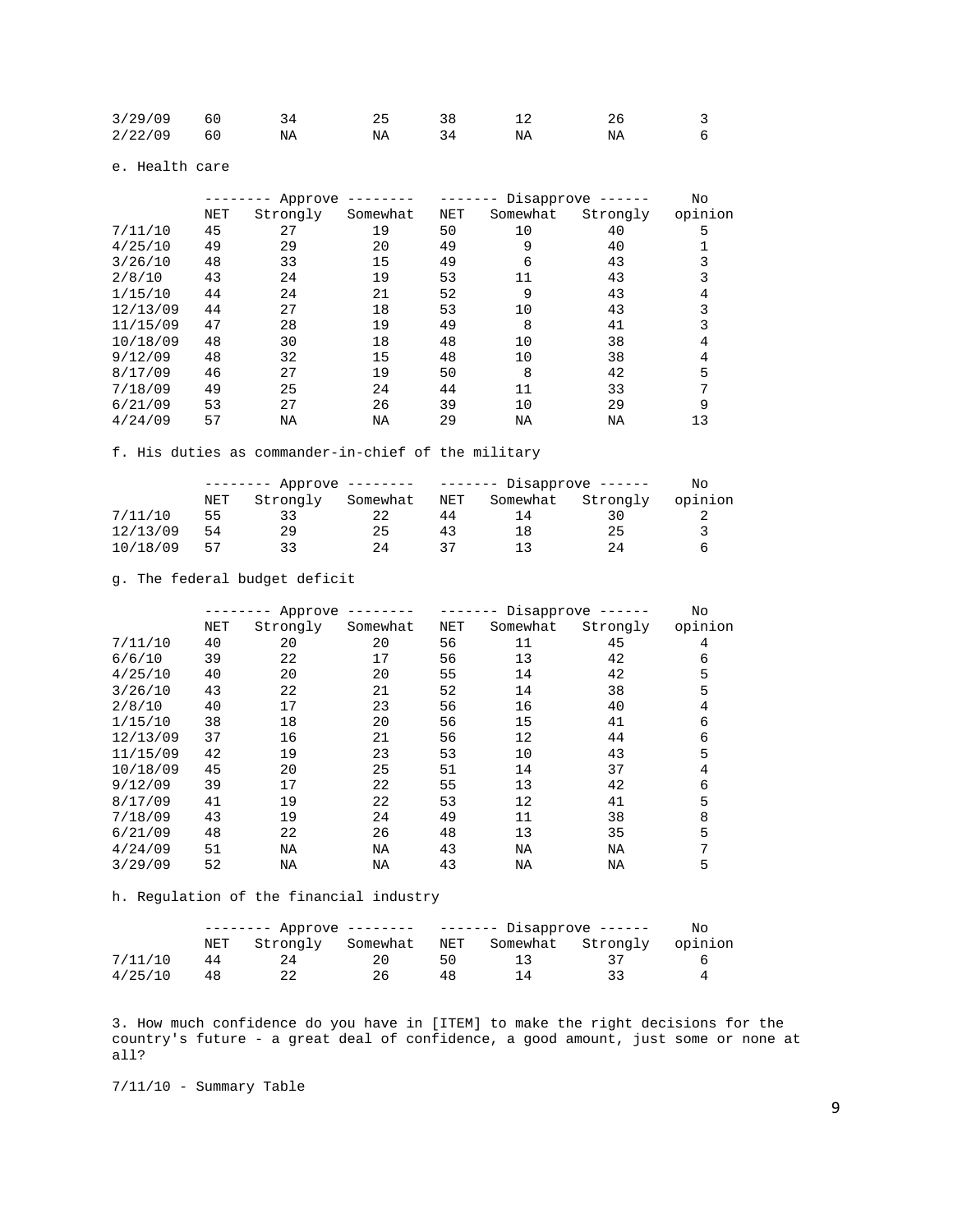|                |                    |     | -Grt deal/Good amt- |      | $\qquad \qquad - - - -$ |      | Some/None $---$ |          |
|----------------|--------------------|-----|---------------------|------|-------------------------|------|-----------------|----------|
|                |                    |     | Great               | Good |                         | Just | None            | No       |
|                |                    | NET | deal                | amt  | NET                     | some | at all          | opinion  |
| a <sub>1</sub> | Obama              | 43  | 24                  | 19   | 57                      | 28   | 29              | $^\star$ |
|                | b. The Republicans |     |                     |      |                         |      |                 |          |
|                | in Congress        | 26  | 8                   | 18   | 73                      | 43   | 29              |          |
| $\mathbb{C}$ . | The Democrats      |     |                     |      |                         |      |                 |          |
|                | in Congress        | 32  |                     | 20   | 67                      | 35   | 32              |          |

Trend:

a. Obama

|          |     | -Grt deal/Good amt- |      | $- - - - -$ |      | Some/None $---$ |         |
|----------|-----|---------------------|------|-------------|------|-----------------|---------|
|          |     | Great               | Good |             | Just | None            | No      |
|          | NET | deal                | amt  | NET         | some | at all          | opinion |
| 7/11/10  | 43  | 24                  | 19   | 57          | 28   | 29              | $\ast$  |
| 1/15/10  | 47  | 24                  | 23   | 53          | 26   | 27              | $\ast$  |
| 10/18/09 | 49  | 29                  | 20   | 50          | 27   | 24              | $\ast$  |
| 8/17/09  | 49  | 28                  | 21   | 50          | 26   | 24              | $\ast$  |
| 4/24/09  | 60  | 31                  | 28   | 40          | 25   | 15              |         |
| 1/16/09  | 61  | 31                  | 30   | 37          | 28   | 9               | 2       |

b. The Republicans in Congress

|          |     | -Grt deal/Good amt- |      | $- - - - -$ |      | Some/None $---$ |         |
|----------|-----|---------------------|------|-------------|------|-----------------|---------|
|          |     | Great               | Good |             | Just | None            | No      |
|          | NET | deal                | amt  | NET         | some | at all          | opinion |
| 7/11/10  | 26  | 8                   | 18   | 73          | 43   | 29              |         |
| 1/15/10  | 24  | 6                   | 18   | 75          | 47   | 28              |         |
| 10/18/09 | 19  | 4                   | 15   | 79          | 46   | 33              | 2       |
| 8/17/09  | 21  | 4                   | 16   | 78          | 45   | 33              |         |
| 4/24/09  | 21  | 4                   | 16   | 78          | 50   | 28              | 2       |
| 1/16/09  | 29  | 8                   | 21   | 69          | 49   | 21              | 2       |

## c. The Democrats in Congress

|          |     | -Grt deal/Good amt- |      | $- - - -$ |      | Some/None $---$ |         |
|----------|-----|---------------------|------|-----------|------|-----------------|---------|
|          |     | Great               | Good |           | Just | None            | No      |
|          | NET | deal                | amt  | NET       | some | at all          | opinion |
| 7/11/10  | 32  | 12                  | 20   | 67        | 35   | 32              |         |
| 1/15/10  | 32  | 11                  | 21   | 68        | 33   | 35              |         |
| 10/18/09 | 34  | 12                  | 23   | 64        | 37   | 27              | 2       |
| 8/17/09  | 35  | 14                  | 21   | 63        | 35   | 29              |         |
| 4/24/09  | 36  | 12                  | 24   | 63        | 38   | 25              |         |
| 1/16/09  | 43  | 15                  | 28   | 56        | 37   | 19              | 2       |

4. Which political party, the (Democrats) or the (Republicans), do you trust to do a better job handling the economy?

|          |    |           |             | Both   | Neither | No      |
|----------|----|-----------|-------------|--------|---------|---------|
|          |    | Democrats | Republicans | (vol.) | (vol.)  | opinion |
| 7/11/10  |    | 42        | 34          |        | 17      | 5       |
| 3/26/10  |    | 44        | 36          |        | 16      |         |
| 2/1/08   |    | 52        | 33          |        | 10      | 3       |
| 12/9/07  |    | 51        | 33          |        | 9       | 5       |
| 11/1/07  |    | 50        | 35          |        | 9       | 4       |
| 9/30/07  |    | 51        | 33          | 2      | 11      | 3       |
| 10/22/06 | RV | 50        | 41          |        | 5       | 2       |
| 10/8/06  |    | 54        | 37          |        | 6       |         |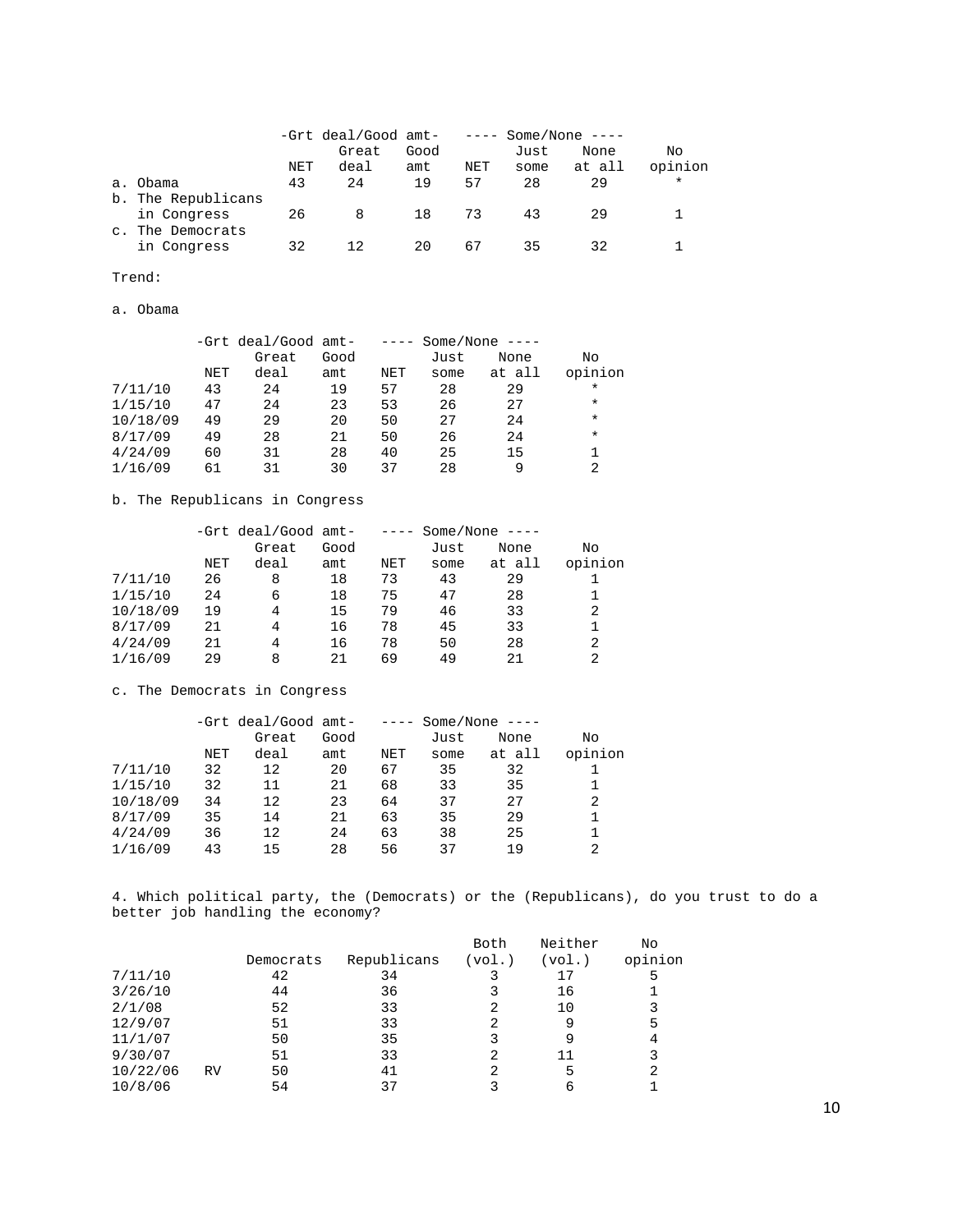| 9/7/06                    |    | 50 | 39 | $\mathbf 1$  | 7  | 4              |
|---------------------------|----|----|----|--------------|----|----------------|
| 6/25/06                   |    | 52 | 39 | 1            | 5  | 3              |
| 5/15/06                   |    | 52 | 34 | 3            | 9  | 2              |
| 4/9/06                    |    | 49 | 43 | $\mathbf{1}$ | 4  | 3              |
| 3/5/06                    |    | 49 | 40 | 2            | 8  | 2              |
| 1/26/06                   |    | 55 | 37 | 2            | 5  | 2              |
| 11/2/05                   |    | 56 | 34 | $\mathbf 1$  | 8  | 1              |
| 12/15/02                  |    | 44 | 45 | 4            | 6  | $\mathbf 1$    |
| $10/27/02*$               | LV | 43 | 48 | 3            | 3  | 2              |
| $9/26/02*$                |    | 47 | 39 | 3            | 6  | 5              |
| $7/15/02**$               |    | 38 | 48 | 3            | 6  | 5              |
| $1/27/02**$               |    | 39 | 48 | 5            | 6  | 3              |
| $4/22/01***$              |    | 47 | 43 | 4            | 4  | 3              |
| 6/6/99                    |    | 46 | 37 | 3            | 9  | 5              |
| 3/14/99                   |    | 47 | 42 | 2            | 4  | 5              |
| 9/28/98                   |    | 53 | 40 | ΝA           | ΝA | 7              |
| 7/12/98                   |    | 49 | 37 | 4            | 5  | 6              |
| 1/19/98                   |    | 45 | 44 | 3            | 6  | 3              |
| 7/8/97                    |    | 43 | 39 | 5            | 12 | $\overline{2}$ |
| 10/23/94                  |    | 38 | 43 | 3            | 14 | 2              |
| 9/11/94                   |    | 39 | 43 | 3            | 11 | 4              |
| 2/27/94                   |    | 47 | 36 | 3            | 11 | 3              |
| 2/2/92                    |    | 49 | 38 | 2            | 7  | 4              |
| 12/15/91                  |    | 43 | 36 | 4            | 11 | 5              |
| 3/4/91                    |    | 32 | 49 | 5            | 10 | 4              |
| 1/16/90                   |    | 33 | 52 | 4            | 7  | 4              |
| *"The economy and jobs"   |    |    |    |              |    |                |
| **"Improving the economy" |    |    |    |              |    |                |

\*\*\*4/22/01 and previous: "The nation's economy"

5-15 held for release

16. On another subject: Right now, are you inclined to vote to re-elect your representative in Congress in the next election or are you inclined to look around for someone else to vote for?

|             |           |          |             | Depends |            |
|-------------|-----------|----------|-------------|---------|------------|
|             |           | Re-elect | Look around | (vol.)  | No opinion |
| 7/11/10     | All       | 25       | 60          | 6       | 8          |
| 7/11/10     | RV        | 26       | 62          | 6       | 6          |
| 6/6/10      | All       | 29       | 60          | 5       | 6          |
| 6/6/10      | RV        | 30       | 59          | 5       | 5          |
| 4/25/10     | <b>RV</b> | 32       | 57          | 7       | 4          |
| 2/8/10      | RV        | 37       | 56          | 5       | 3          |
| 11/15/09    | All       | 38       | 50          | 6       | 5          |
| 5/15/06     | RV        | 37       | 54          | 6       | 3          |
| 6/5/05      | All       | 40       | 50          | 8       | 3          |
| 2/21/02     | <b>RV</b> | 43       | 47          | 7       | 4          |
| 10/31/99    | <b>RV</b> | 43       | 47          | 9       | 2          |
| 9/28/98     | Lν        | 52       | 42          | ΝA      | 6          |
| 7/12/98     | RV        | 46       | 43          | 5       | 6          |
| 1/19/98     | RV        | 49       | 41          | 7       | 3          |
| 8/27/97     | All       | 34       | 52          | 9       | 5          |
| 11/6/94     | <b>RV</b> | 37       | 47          | 7       | 8          |
| 10/31/94 RV |           | 37       | 56          | 2       | 5          |
| 10/23/94 RV |           | 34       | 58          | 4       | 5          |
| 9/11/94     | <b>RV</b> | 39       | 52          | 4       | 5          |
| 6/26/94     | <b>RV</b> | 38       | 53          | 6       | 3          |
| 3/27/94     | <b>RV</b> | 34       | 55          | 6       | 5          |
| 1/23/94     | RV        | 35       | 44          | 10      | 10         |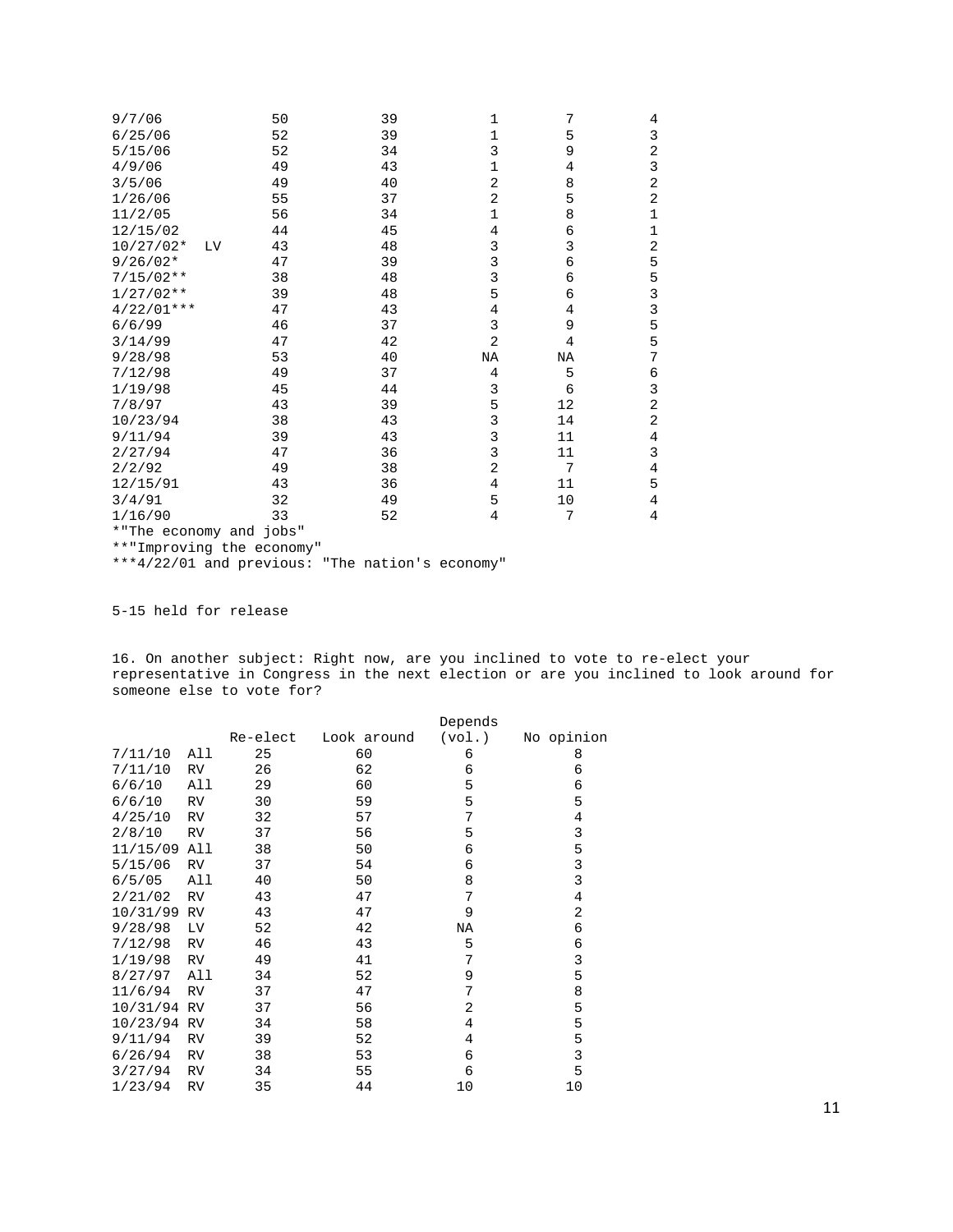| 11/14/93 RV |           | 40 | 51 | 5  | 4  |
|-------------|-----------|----|----|----|----|
| 8/21/92     | <b>RV</b> | 35 | 48 | 5  | 12 |
| 7/8/92      | <b>RV</b> | 36 | 54 | 3  | 6  |
| 6/7/92      | <b>RV</b> | 39 | 53 | 4  | 5  |
| 4/9/92      | <b>RV</b> | 35 | 56 | 3  |    |
| 3/18/92     | <b>RV</b> | 36 | 56 | 4  | 4  |
| 3/11/92     | All       | 36 | 54 | 3  |    |
| 2/2/92      | <b>RV</b> | 41 | 49 | 4  | 5  |
| 10/21/91    | <b>RV</b> | 32 | 56 | 8  | 5  |
| 6/2/91      | All       | 37 | 49 | 5  | 9  |
| 11/4/90     | LV        | 41 | 50 | ΝA | 8  |
| 10/14/90    | All       | 36 | 57 | ΝA | 7  |
| 5/21/90     | All       | 43 | 50 | 3  | 3  |
| 5/23/89     | All       | 45 | 44 | 4  | 6  |

17. (ASKED OF REGISTERED VOTERS) I'd like you to rate the chances that you will vote in the Congressional election in November: Are you absolutely certain to vote, will you probably vote, are the chances 50-50, or less than that?

|               |    |         |                                       |         |           | Don't think Already |        |         |
|---------------|----|---------|---------------------------------------|---------|-----------|---------------------|--------|---------|
|               |    | Certain | Probably                              | Chances | Less than | will vote           | voted  | No      |
|               |    | to vote | vote                                  | 50/50   | 50/50     | (vol.)              | (vol.) | opin.   |
| 7/11/10       | RV | 73      | 13                                    | 11      |           | $\ast$              | NA     | $\star$ |
| 6/6/10        | RV | 72      | 14                                    | 11      |           | $^\star$            | ΝA     |         |
| $11/4/06*$ RV |    | 70      | 11                                    |         | 4         |                     |        | $\star$ |
| 10/22/06 RV   |    | 75      | 14                                    |         |           | $\ast$              |        |         |
|               |    |         | *"next week's Congressional election" |         |           |                     |        |         |

18. (ASKED OF REGISTERED VOTERS) If the election for the U.S. House of Representatives in November were being held today, would you vote for (the Democratic candidate) or (the Republican candidate) in your congressional district? (IF OTHER, NEITHER, DK, REF) Would you lean toward the (Democratic candidate) or toward the (Republican candidate)?

NET LEANED VOTE PREFERENCE

|             |           | Dem   | Rep   | Other        | Neither        | Will not    | No      |
|-------------|-----------|-------|-------|--------------|----------------|-------------|---------|
|             |           | cand. | cand. | (vol.)       | (vol.)         | vote (vol.) | opinion |
| 7/11/10     | <b>RV</b> | 46    | 47    | $\ast$       | 2              |             | 5       |
| 6/6/10      | <b>RV</b> | 47    | 44    | 2            | 2              |             | 4       |
| 4/25/10     | <b>RV</b> | 48    | 43    |              | 2              |             | 6       |
| 3/26/10     | RV        | 48    | 44    | 1            | $\overline{2}$ | $\star$     | 4       |
| 2/8/10      | <b>RV</b> | 45    | 48    | ¥            | 3              |             | 4       |
| 10/18/09    | All       | 51    | 39    | 1            | 3              | 2           | 5       |
| 6/15/08     | All       | 52    | 37    | ¥            | 2              | 1           | 8       |
| 11/4/06     | LV        | 51    | 45    | 1            |                | $^\star$    | 2       |
| 10/22/06    | <b>RV</b> | 54    | 41    | *            |                |             | 3       |
| 10/8/06     | RV        | 54    | 41    | $^\star$     |                |             | 3       |
| 9/7/06      | <b>RV</b> | 50    | 42    | $^\star$     | 3              | 2           | 4       |
| 8/6/06      | <b>RV</b> | 52    | 39    | *            | 2              |             | 5       |
| 6/25/06     | RV        | 52    | 39    | $\mathbf{1}$ | 3              |             | 4       |
| 5/15/06     | RV        | 52    | 40    | 1            | 3              |             | 4       |
| 4/9/06      | <b>RV</b> | 55    | 40    | ¥            | 2              |             | 3       |
| 1/26/06     | <b>RV</b> | 54    | 38    | 1            | 3              |             | 5       |
| 12/18/05    | RV        | 51    | 41    | 1            | 3              |             | 4       |
| 11/2/05     | <b>RV</b> | 52    | 37    | 1            | 4              | 2           | 6       |
| 11/4/02     | LV        | 48    | 48    |              |                | O.          | 2       |
| 11/3/02     | LV        | 48    | 48    | $\star$      |                |             | 2       |
| 11/2/02     | LV        | 50    | 49    | *            |                |             | 2       |
| 10/27/02 LV |           | 47    | 49    | 1            |                | 0           | 3       |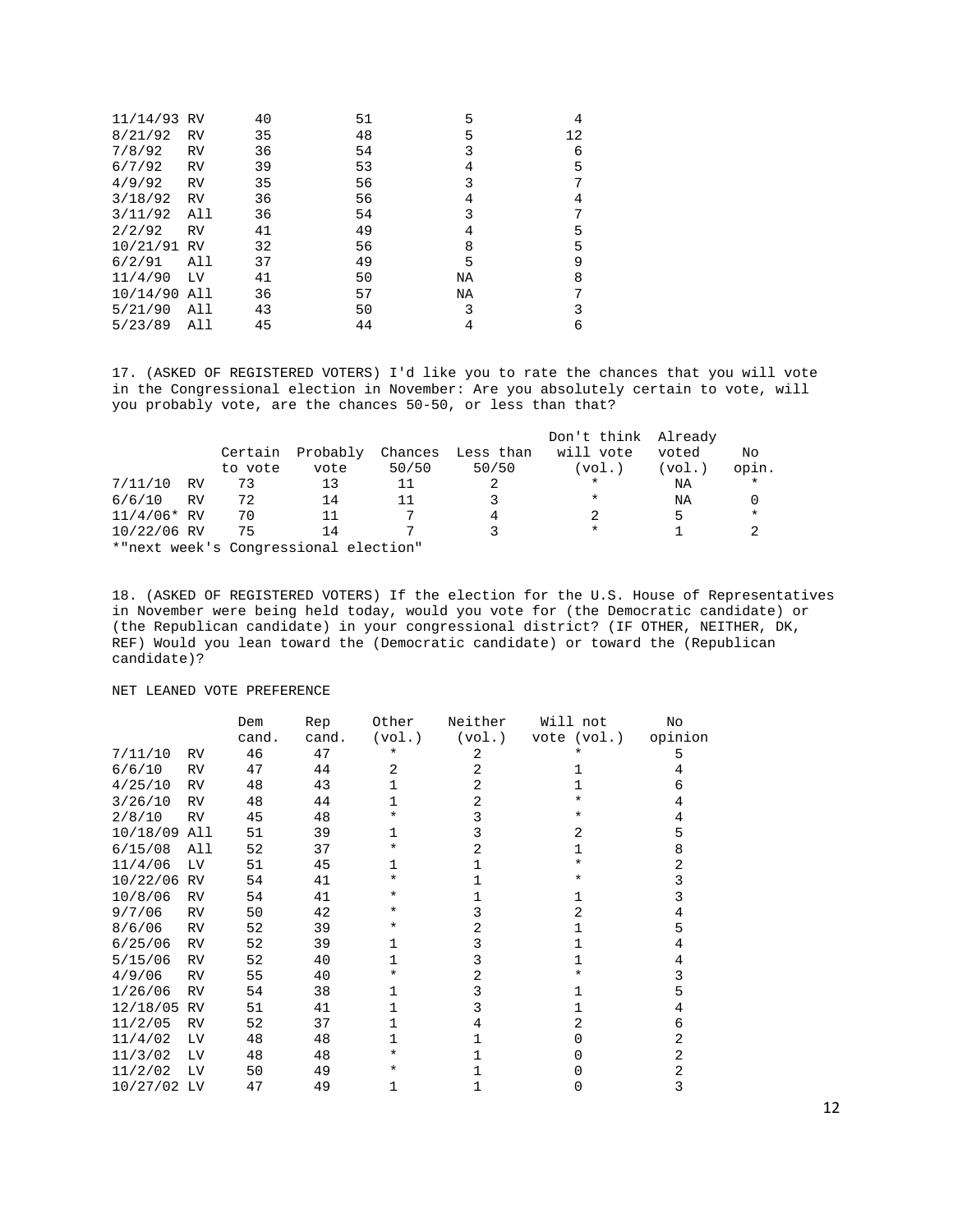| 9/26/02     | LV       | 49 | 47 | 1  | 2                       | 0           | 2              |
|-------------|----------|----|----|----|-------------------------|-------------|----------------|
| 7/15/02     | RV       | 47 | 46 | 1  | 1                       | $\mathbf 1$ | 4              |
| $1/27/02*$  | RV       | 43 | 50 | ΝA | 2                       | 1           | 5              |
| 9/6/00      | RV       | 49 | 42 |    | 2                       | $1\,$       | 6              |
| 7/23/00     | RV       | 46 | 45 |    | 3                       | $1\,$       | 5              |
| 2/27/00     | RV       | 45 | 46 |    | 2                       | 1           | 5              |
| 10/31/99    | RV       | 50 | 43 |    | 3                       | $1\,$       | 3              |
| 9/2/99      | RV       | 48 | 44 |    | 3                       | $\star$     | 5              |
| 3/14/99     | RV       | 50 | 41 |    | 2                       | 1           | 6              |
| 2/14/99     | RV       | 48 | 41 |    | 3                       | 1           | 7              |
| 1/30/99     | RV       | 49 | 39 |    | 8                       | $1\,$       | 3              |
| 11/1/98     | RV       | 51 | 43 |    | $\overline{4}$          | $\star$     | 2              |
| 10/25/98 RV |          | 48 | 43 |    | 3                       | 1           | 4              |
| 10/18/98 RV |          | 49 | 44 |    | 3                       | $1\,$       | 4              |
| 9/28/98     | RV       | 49 | 44 |    | 2                       | $^\star$    | $\overline{4}$ |
| 9/13/98     | RV       | 49 | 43 |    | 3                       | 1           | 4              |
| 8/21/98     | RV       | 48 | 45 |    | 3                       | $1\,$       | 3              |
| 7/12/98     | RV       | 47 | 45 |    | 2                       | $^\star$    | 6              |
| 1/31/98     | RV       | 49 | 40 |    | 2                       | 1           | 8              |
| 1/19/98     | RV       | 47 | 44 |    | 3                       | 1           | 5              |
| 11/3/96     | LV       | 53 | 42 |    | 3                       | $\mathbf 1$ | 3              |
| 11/2/96     | $\rm LV$ | 53 | 42 |    | 2                       | $\mathsf 0$ | $\mathsf 3$    |
| 11/1/96     | Lν       | 53 | 43 |    | 2                       | 0           | 3              |
| 10/31/96 LV |          | 52 | 44 |    | $\sqrt{2}$              | 0           | 4              |
| 10/30/96 LV |          | 50 | 45 |    | 1                       | 0           | 5              |
| 10/29/96 LV |          | 51 | 42 |    | 2                       | 0           | $\overline{4}$ |
| 10/28/96 LV |          | 54 | 41 |    | 2                       | $1\,$       | 3              |
| 10/27/96 LV |          |    |    |    | 2                       | $\mathsf 0$ |                |
|             |          | 53 | 41 |    |                         |             | 4              |
| 10/26/96 LV |          | 50 | 44 |    | 1                       | $1\,$       | 4              |
| 10/25/96 LV |          | 50 | 45 |    | 2                       | 1           | 4              |
| 10/24/96 LV |          | 47 | 47 |    | 2                       | 0           | 4              |
| 10/23/96 LV |          | 48 | 47 |    | 3                       | 0           | 3              |
| 10/22/96 LV |          | 49 | 47 |    | 2                       | 0           | 3              |
| 10/21/96 LV |          | 50 | 45 |    | $\overline{\mathbf{c}}$ | 0           | 4              |
| 10/20/96 LV |          | 50 | 43 |    | 3                       | 0           | 4              |
| 10/19/96 LV |          | 50 | 45 |    | 2                       | 0           | 3              |
| 10/18/96 LV |          | 50 | 46 |    | $\mathbf 1$             | 0           | 3              |
| 10/17/96 LV |          | 50 | 45 |    | $\overline{\mathbf{c}}$ | $\mathsf 0$ | 3              |
| 10/16/96 LV |          | 52 | 44 |    | 2                       | $1\,$       | 3              |
| 10/15/96 LV |          | 51 | 43 |    | 2                       | $1\,$       | 4              |
| 10/14/96 LV |          | 50 | 44 |    | $\overline{\mathbf{c}}$ | $\mathbf 1$ | 4              |
| 10/13/96 LV |          | 51 | 43 |    | 2                       | $1\,$       | 4              |
| 10/8/96     | RV       | 51 | 41 |    | 2                       | 1           | 5              |
| 9/29/96     | RV       | 48 | 41 |    | 3                       | $1\,$       | 7              |
| 9/22/96     | RV       | 50 | 43 |    | 2                       | 1           | 4              |
| 9/15/96     | RV       | 49 | 45 |    | 1                       | $\mathbf 1$ | 4              |
| 9/4/96      | RV       | 48 | 44 |    | 3                       | $^\star$    | 5              |
| 8/29/96     | RV       | 53 | 39 |    | 3                       | $\mathbf 1$ | 5              |
| 8/28/96     | RV       | 51 | 40 |    | 3                       | $1\,$       | 5              |
| 8/27/96     | RV       | 51 | 41 |    | 3                       | $\mathsf 0$ | 5              |
| 8/26/96     | RV       | 51 | 41 |    | 3                       | $\mathsf 0$ | 5              |
| 8/25/96     | RV       | 48 | 43 |    | 3                       | $1\,$       | 6              |
| 8/24/96     | RV       | 47 | 43 |    | $\sqrt{2}$              | $\mathbf 1$ | 6              |
| 8/19/96     | RV       | 49 | 42 |    | 3                       | $\mathsf 0$ | 6              |
| 8/18/96     | RV       | 45 | 46 |    | 3                       | $\mathsf 0$ | 6              |
| 8/15/96     | RV       | 46 | 43 |    | 4                       | $1\,$       | 5              |
| 8/14/96     | RV       | 48 | 42 |    | 3                       | $\mathbf 1$ | 6              |
| 8/13/96     | RV       | 49 | 43 |    | 3                       | $\mathbf 0$ | 5              |
| 8/12/96     | RV       | 49 | 42 |    | 3                       | $1\,$       | 5              |
| 8/11/96     | RV       | 49 | 40 |    | 4                       | $\mathbf 1$ | 6              |
| 8/10/96     | RV       | 49 | 41 |    | 4                       | $\mathbf 1$ | 5              |
| 8/5/96      | RV       | 48 | 45 |    | 2                       | $\mathbf 1$ | 4              |
|             |          |    |    |    |                         |             |                |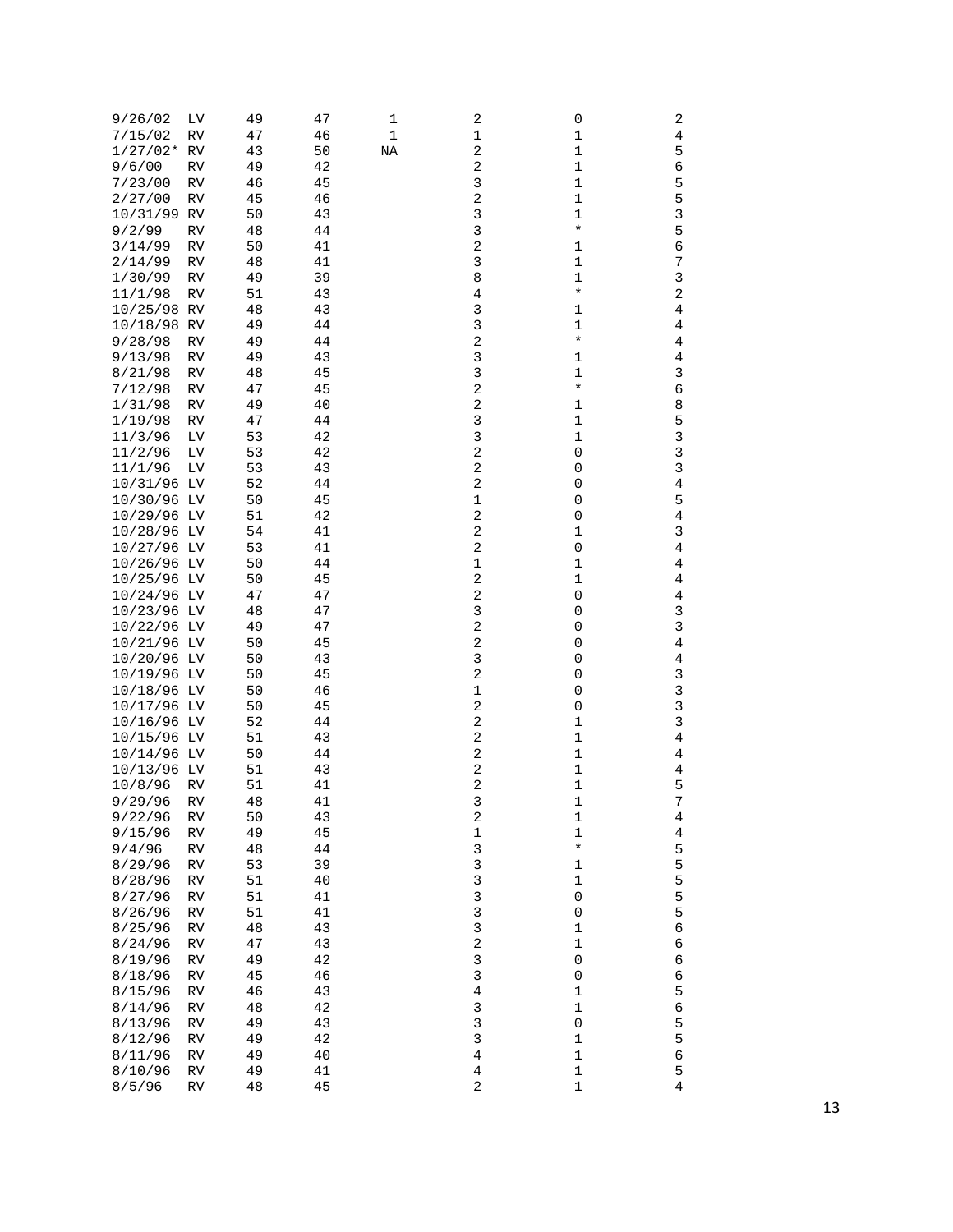| 6/30/96     | <b>RV</b> | 49 | 44 | 3                                                           | *             | 3              |
|-------------|-----------|----|----|-------------------------------------------------------------|---------------|----------------|
| 5/22/96     | <b>RV</b> | 52 | 41 | 3                                                           |               | 3              |
|             |           |    |    | 2                                                           | 1<br>*        | 2              |
| 3/17/96     | <b>RV</b> | 48 | 48 | 2                                                           | *             |                |
| 3/10/96     | <b>RV</b> | 51 | 43 |                                                             |               | 4              |
| 1/21/96     | <b>RV</b> | 52 | 43 | 3                                                           | 1<br>$^\star$ | 1              |
| 11/13/95    | RV        | 51 | 43 | 4                                                           |               | $\overline{a}$ |
| 10/1/95     | <b>RV</b> | 49 | 44 | 3                                                           | *             | 3              |
| 11/6/94     | <b>RV</b> | 47 | 42 | 5                                                           | 2             | 5              |
| 10/31/94 RV |           | 48 | 44 | 4                                                           | $\mathbf 1$   | 3              |
| 10/23/94 RV |           | 50 | 45 | 2                                                           | 1             | $\overline{a}$ |
| 10/9/94     | <b>RV</b> | 46 | 47 | 3                                                           | 2             | 2              |
| 9/11/94     | <b>RV</b> | 50 | 45 | 1                                                           | 1             | 4              |
| 8/7/94      | <b>RV</b> | 49 | 42 | 4                                                           | 1             | 4              |
| 3/27/94     | RV        | 49 | 35 | 6                                                           | 1             | 9              |
| 2/27/94     | <b>RV</b> | 50 | 40 | 8                                                           | 1             | 2              |
| 10/21/91    | <b>RV</b> | 51 | 41 | 4                                                           | $^\star$      | 4              |
| 7/28/91     | <b>RV</b> | 49 | 41 | 6                                                           | *             | 3              |
| 6/2/91      | <b>RV</b> | 48 | 42 | 4                                                           | $\mathbf 1$   | 5              |
| 11/4/90     | <b>RV</b> | 51 | 41 | 5                                                           | *             | 3              |
| 10/14/90    | <b>RV</b> | 50 | 41 | 5                                                           | *             | 3              |
| 9/9/90      | <b>RV</b> | 47 | 46 | 3                                                           | *             | 3              |
| 7/24/90     | <b>RV</b> | 51 | 41 | 4                                                           | 1             | 4              |
| 5/21/90     | <b>RV</b> | 47 | 45 | 5                                                           | 1             | 2              |
| 10/10/88 RV |           | 52 | 41 | 2                                                           | 1             | 4              |
| 9/19/88     | <b>RV</b> | 51 | 39 | 3                                                           | 1             | 6              |
| 6/22/85     | <b>RV</b> | 48 | 44 | 5                                                           | $^\star$      | 3              |
| 10/16/84 RV |           | 52 | 44 | $\overline{2}$                                              | NA            | 5              |
| 9/11/84     | <b>RV</b> | 53 | 45 | 2                                                           | NA            | $\mathbf 1$    |
| 7/8/84      | <b>RV</b> | 58 | 40 | $\overline{2}$                                              | NA            | 1              |
| 10/27/82 RV |           | 58 | 39 | NA                                                          | NA            | 3              |
| 10/11/82 RV |           | 55 | 36 | NA                                                          | NA            | 9              |
| 9/13/82     | <b>RV</b> | 58 | 36 | NA                                                          | NA            | 6              |
| 11/22/81 RV |           | 53 | 41 | Ħ<br>NA                                                     | NA            | 7              |
|             |           |    |    | *1/27/02 and previous: No "other candidate" option recorded |               |                |

19. (ASKED OF REGISTERED VOTERS) How enthusiastic are you about voting for the (Democrat/Republican) in your Congressional district this year - very enthusiastic, fairly enthusiastic, not too enthusiastic, or not enthusiastic at all?

7/11/10 Summary Table - Leaned Dem/Rep Supporters

|                  | $---$ Enthusiastic -- $---$ Not Enthusiastic ---- |     |             |                     | Nο |                        |       |
|------------------|---------------------------------------------------|-----|-------------|---------------------|----|------------------------|-------|
|                  | NET                                               |     | Very Fairly |                     |    | NET Not too Not at all | opin. |
| a. Democrat      |                                                   | -28 | 43          | $\cdot$ ) $\cdot$ / | 20 |                        |       |
| b. Republican 73 |                                                   | 30  | 43          | 26                  |    |                        |       |

Trend:

a. Democrat

|             |    | --- Enthusiastic -- |      |        |     | $---$ Not Enthusiastic $---$ | No         |       |
|-------------|----|---------------------|------|--------|-----|------------------------------|------------|-------|
|             |    | NET                 | Verv | Fairly | NET | Not too                      | Not at all | opin. |
| 7/11/10     | RV | 72                  | 28   | 43     | 27  | 20                           |            |       |
| 3/26/10     |    | 74                  | 39   | 35     | 25  | 14                           |            |       |
| 3/26/10     | RV | 76                  | 41   | 35     | 23  | 13                           |            |       |
| 10/22/06 RV |    | 78                  | 38   | 40     | 20  | 1 3                          |            |       |
| 10/8/06 RV  |    | 81                  | 42   | 40     | 18  | 14                           |            |       |
|             |    |                     |      |        |     |                              |            |       |

b. Republican

--- Enthusiastic -- ---- Not Enthusiastic ---- No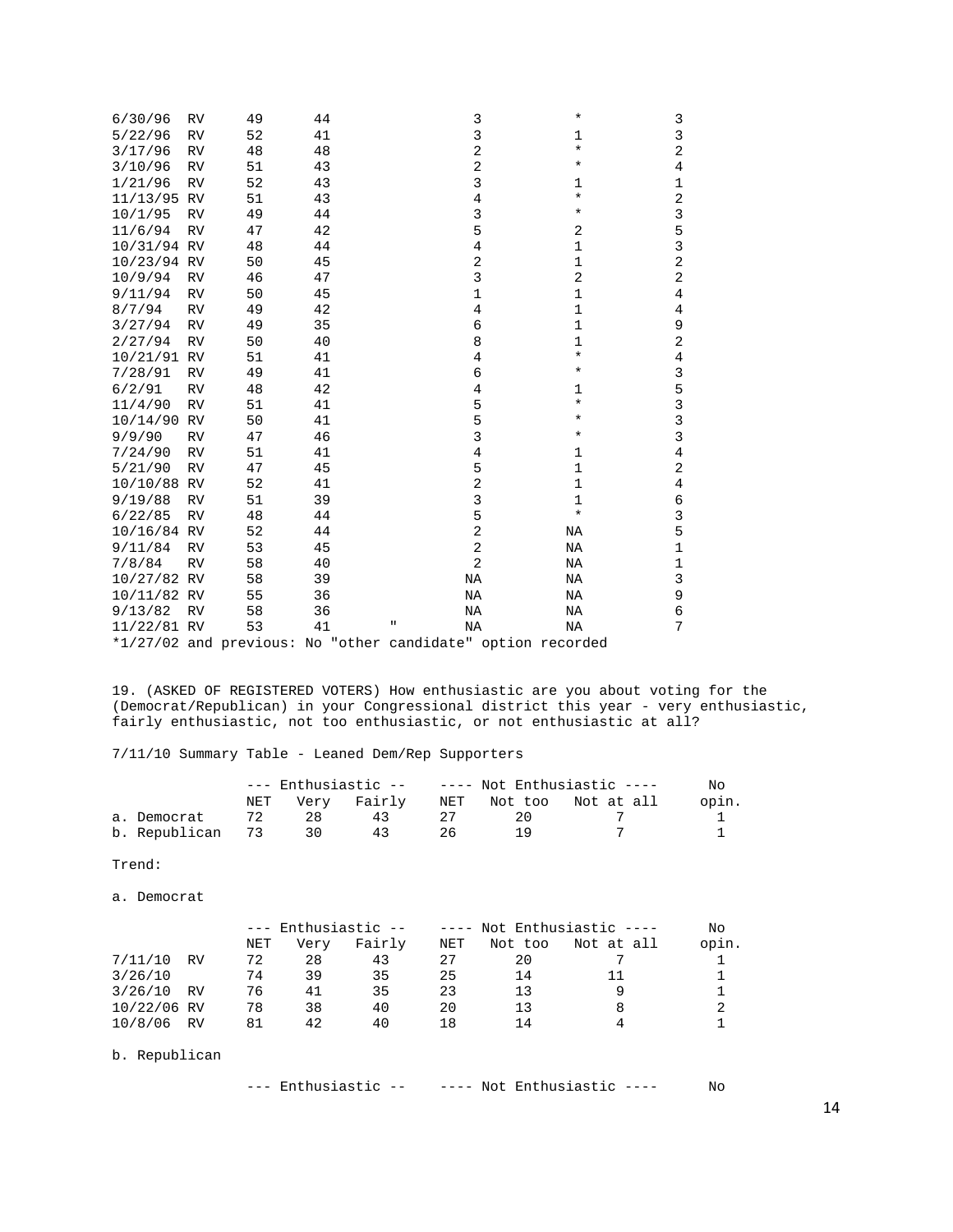|             |    | NET | Very | Fairly | NET | Not too | Not at all | opin. |
|-------------|----|-----|------|--------|-----|---------|------------|-------|
| 7/11/10     | RV | 73  | 30   | 43     | 26  | 1 Q     |            |       |
| 3/26/10     |    | 76  | 42   | 34     | 23  | 16      |            |       |
| 3/26/10     | RV | 75  | 41   | 34     | 23  | 18      | ∽          |       |
| 10/22/06 RV |    | 80  | 39   | 41     | 1 9 | 14      | ь          |       |
| 10/8/06     | RV | 76  | 35   | 41     | 23  | 18      |            |       |

20. (ASKED OF REGISTERED VOTERS) For each item I name, please tell me if that would make you more likely to (support) a candidate for Congress, more likely to (oppose) a candidate, or if it wouldn't make much difference in your vote. Would that make you MUCH more likely to support/oppose that candidate, or SOMEWHAT more?

7/11/10 - Summary Table\*

|                                                              | -----      | Support $---$ |       | $------$ | Oppose $---$ |      | No    | No    |
|--------------------------------------------------------------|------------|---------------|-------|----------|--------------|------|-------|-------|
|                                                              | <b>NET</b> | Much          | Smwht | NET      | Smwht        | Much | diff. | opin. |
| a. If a candidate for<br>Congress supports<br>the new health |            |               |       |          |              |      |       |       |
| care reform law                                              | 39         | 25            | 15    | 37       | 6            | 31   | 21    | 2     |
| b. If a candidate for                                        |            |               |       |          |              |      |       |       |
| Congress is<br>associated with                               |            |               |       |          |              |      |       |       |
| the political                                                |            |               |       |          |              |      |       |       |
| movement known as                                            |            |               |       |          |              |      |       |       |
| the Tea Party                                                | 30         | 18            | 12    | 30       | 10           | 20   | 36    | 4     |
| c. If a candidate for                                        |            |               |       |          |              |      |       |       |
| Congress supports                                            |            |               |       |          |              |      |       |       |
| federal spending                                             |            |               |       |          |              |      |       |       |
| to try to stimulate                                          |            |               |       |          |              |      |       |       |
| the economy                                                  | 39         | 21            | 18    | 37       | 12           | 24   | 23    | 2     |

\*Full sample asked item a; half sample asked item c; other half sample asked item f.

21. I am going to mention four phrases and ask you which one best describes how you feel about the way the federal government works. Do you feel enthusiastic, satisfied but not enthusiastic, dissatisfied but not angry, or angry?

|             |    |     | Positive       |        |     | Negative |       |                |          |
|-------------|----|-----|----------------|--------|-----|----------|-------|----------------|----------|
|             |    |     | Enthusi-       | Satis- |     | Dissat-  |       | None/          | No       |
|             |    | NET | astic          | fied   | NET | isfied   | Angry | Other          | opinion  |
| 7/11/10     |    | 36  | 4              | 32     | 64  | 43       | 21    | ΝA             | 1        |
| 6/6/10      |    | 30  | $\overline{a}$ | 28     | 69  | 45       | 25    | NA             | 1        |
| 4/25/10     |    | 30  | 4              | 26     | 69  | 51       | 18    | <b>NA</b>      | 1        |
| 2/8/10      |    | 32  | 3              | 29     | 67  | 48       | 19    | ΝA             | $\star$  |
| 10/29/03    |    | 42  | 2              | 41     | 57  | 42       | 15    | ΝA             | $\star$  |
| 11/4/02     | LV | 49  | 4              | 45     | 50  | 41       | 9     | NA             | 1        |
| 11/3/02     | LV | 50  | 5              | 45     | 49  | 40       | 9     | NA             | 1        |
| 11/2/02     | LV | 51  | 6              | 45     | 49  | 40       | 9     | ΝA             | 1        |
| 10/27/02    |    | 50  | $\overline{4}$ | 47     | 49  | 42       | 7     | NA             | 1        |
| 10/27/02 LV |    | 53  | 3              | 50     | 47  | 41       | 6     | ΝA             | 1        |
| 2/21/02     |    | 56  | 7              | 49     | 43  | 36       | 7     | NA             | 1        |
| 12/15/00    |    | 59  | 4              | 55     | 39  | 34       | 6     | NA             | 1        |
| 2/14/99     |    | 52  | 3              | 48     | 47  | 35       | 12    | NA             | 1        |
| 9/28/98     |    | 50  | 4              | 46     | 49  | 36       | 12    | NA             | 1        |
| 9/28/98     | LV | 48  | 4              | 44     | 50  | 37       | 14    | ΝA             | 1        |
| 8/16/98     |    | 41  | 2              | 39     | 57  | 46       | 11    | ΝA             | 1        |
| 1/19/98     |    | 46  | 2              | 43     | 53  | 45       | 8     | 1              | $\ast$   |
| 8/27/97     |    | 34  | $\overline{a}$ | 33     | 64  | 52       | 11    | $\overline{2}$ | 1        |
| 3/17/96     |    | 29  | 2              | 27     | 70  | 54       | 16    | ΝA             | $^\star$ |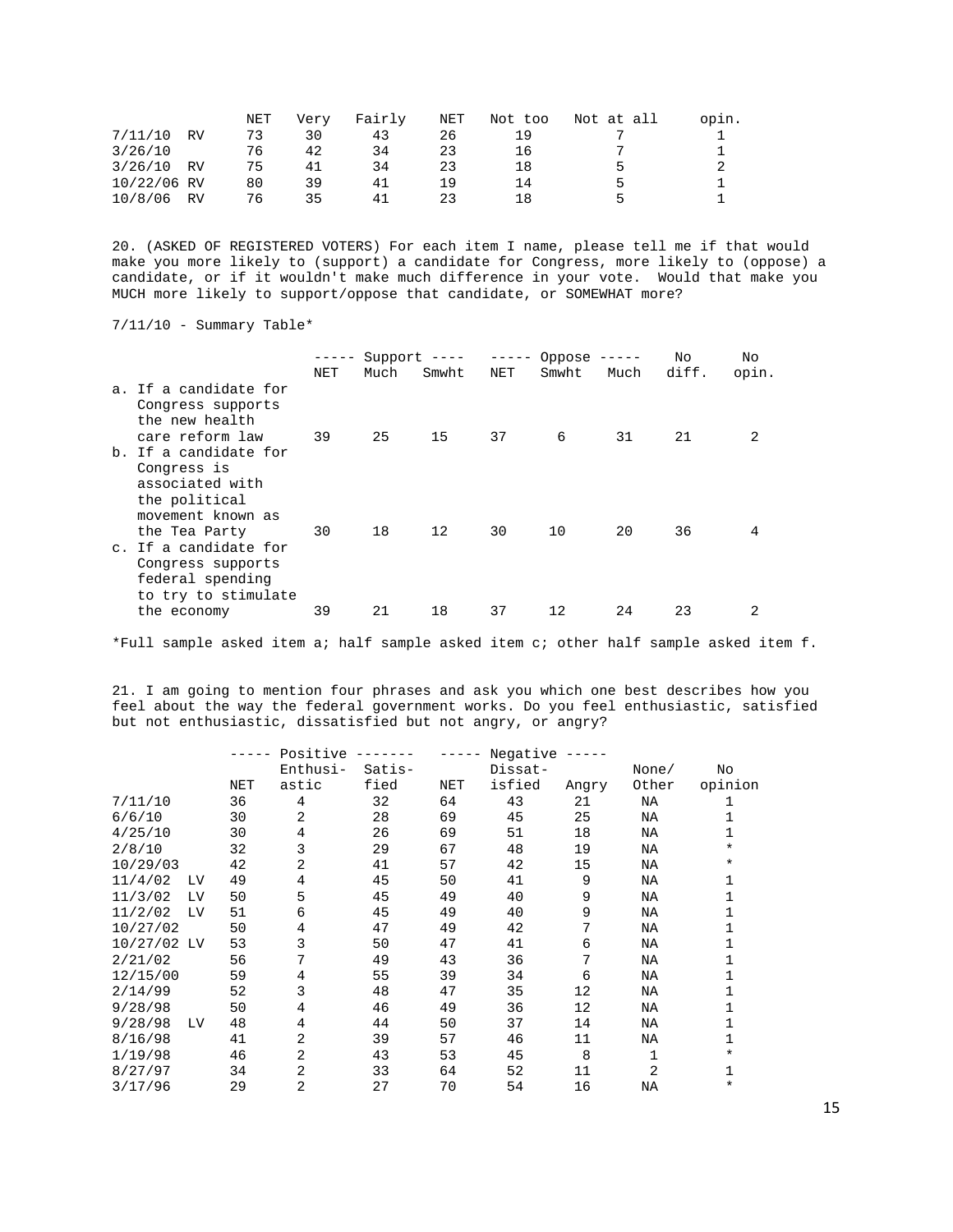| 5/14/95  |           | 48 | 3 | 45 | 50 | 41 | 9  | ΝA           |         |
|----------|-----------|----|---|----|----|----|----|--------------|---------|
| 1/4/95   |           | 29 | 2 | 27 | 69 | 53 | 16 | $\ast$       |         |
| 11/6/94  | <b>RV</b> | 28 | 2 | 26 | 70 | 49 | 21 |              |         |
| 10/31/94 |           | 26 |   | 25 | 73 | 55 | 18 |              |         |
| 10/23/94 |           | 28 |   | 26 | 71 | 52 | 20 | $^\star$     | $\ast$  |
| 10/9/94  |           | 25 | 2 | 24 | 72 | 53 | 19 | 2            | $\star$ |
| 9/11/94  |           | 26 | 2 | 25 | 73 | 53 | 20 | ΝA           | $\star$ |
| 3/27/94  |           | 30 |   | 29 | 68 | 48 | 20 | $\mathbf{1}$ |         |
| 2/28/93  |           | 33 | 4 | 29 | 66 | 50 | 16 | $\ast$       | $\star$ |
| 10/4/92  | LV        | 17 |   | 16 | 81 | 56 | 25 |              |         |
| 10/4/92  | <b>RV</b> | 17 |   | 16 | 81 | 56 | 25 |              |         |
| 7/8/92   |           | 23 |   | 22 | 76 | 53 | 23 | $\ast$       |         |
| 6/7/92   |           | 21 |   | 20 | 79 | 58 | 21 | $\ast$       |         |
| 4/9/92   |           | 21 |   | 20 | 79 | 55 | 24 |              | $\ast$  |
| 3/18/92  |           | 22 |   | 21 | 77 | 54 | 23 |              | $\star$ |
| 3/11/92  |           | 18 |   | 17 | 80 | 60 | 20 |              |         |

22. (ASKED OF REGISTERED VOTERS) Regardless of how you might vote in your own congressional district, do you think it's more important (to have the Democrats in charge of Congress, to help support Obama's policies), or (to have the Republicans in charge of Congress, to act as a check on Obama's policies)?

|         | Dems in charge |  |  | GOP in charge No opinion |
|---------|----------------|--|--|--------------------------|
| 7/11/10 |                |  |  |                          |

Compare to:

Which statement comes closer to the way you think: Since the president is a Republican, we need (Republicans in charge of Congress to help support the president's agenda), or Since the president is a Republican, we need (Democrats in charge of Congress to act as a check on the president and his agenda).

|              | Republicans | Democrats | No difference | Nο      |
|--------------|-------------|-----------|---------------|---------|
|              | in charge   | in charge | (vol)         | opinion |
| 9/26/02      | 34          | 56        |               |         |
| $9/26/02$ RV | 36          | 55        |               |         |

23. On another subject, would you describe the state of the nation's economy these days as excellent, good, not so good or poor?

|          |            | Positive ------ |      |     | Negative $---$ |      | No       |
|----------|------------|-----------------|------|-----|----------------|------|----------|
|          | <b>NET</b> | Excellent       | Good | NET | Not so good    | Poor | opinion  |
| 7/11/10  | 10         | 1               | 9    | 90  | 44             | 46   | 0        |
| 6/6/10   | 12         | $\ast$          | 11   | 88  | 43             | 45   | 0        |
| 1/16/09  | 5          | 1               | 5    | 94  | 32             | 62   | $\ast$   |
| 9/22/08  | 9          | $\ast$          | 9    | 91  | 34             | 57   | $^\star$ |
| 4/13/08  | 10         | 1               | 9    | 90  | 39             | 51   | $\ast$   |
| 2/1/08   | 19         |                 | 18   | 81  | 43             | 38   | 0        |
| 12/9/07  | 28         | 3               | 25   | 72  | 40             | 32   | $^\star$ |
| 11/1/07  | 35         | 3               | 32   | 64  | 39             | 26   | $^\star$ |
| 4/15/07  | 42         | 5               | 37   | 57  | 37             | 20   | $\ast$   |
| 12/11/06 | 50         | 7               | 42   | 50  | 36             | 14   | $^\star$ |
| 10/22/06 | 55         | 10              | 45   | 45  | 28             | 17   | $\ast$   |
| 10/8/06  | 47         | 7               | 40   | 53  | 37             | 16   | $^\star$ |
| 3/5/06   | 43         | 5               | 38   | 57  | 37             | 19   | $\ast$   |
| 1/26/06  | 40         | 5               | 35   | 60  | 37             | 23   | $^\star$ |
| 12/18/05 | 45         | 5               | 39   | 55  | 38             | 17   | $^\star$ |
| 11/2/05  | 35         | 3               | 32   | 65  | 36             | 29   | $\ast$   |
| 9/11/05  | 40         | 3               | 37   | 59  | 37             | 22   | 1        |
| 6/5/05   | 44         | 3               | 40   | 56  | 38             | 19   | $^\star$ |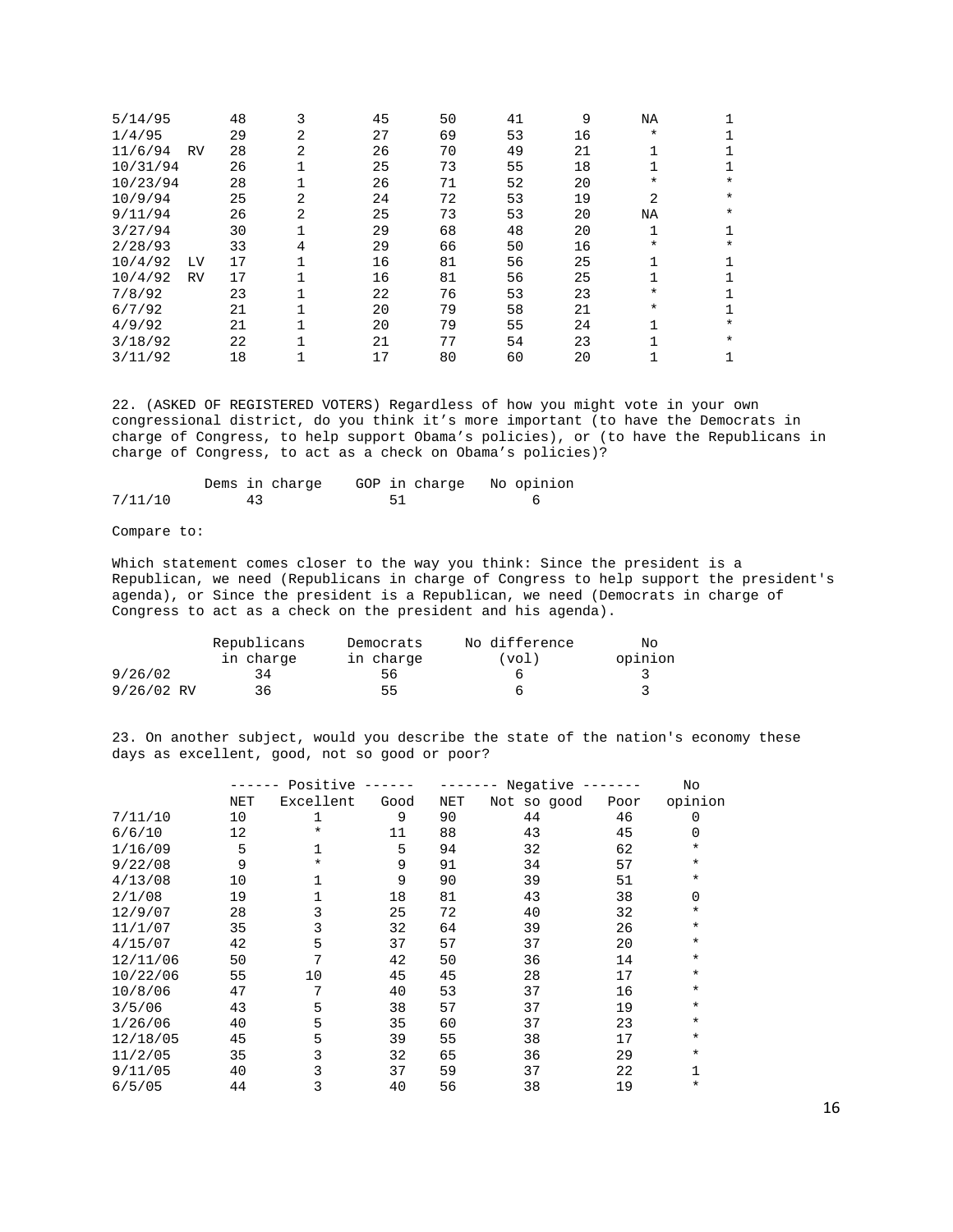| 4/24/05                 |           | 37 | $\overline{2}$ | 35 | 63 | 44 | 20             | $\star$      |
|-------------------------|-----------|----|----------------|----|----|----|----------------|--------------|
| 9/26/04                 | <b>RV</b> | 46 | $\overline{3}$ | 43 | 53 | 38 | 15             | $\mathbf 1$  |
| 8/29/04                 | <b>RV</b> | 45 | 3              | 41 | 55 | 37 | 18             | $^\star$     |
| 7/25/04                 |           | 46 | $\overline{4}$ | 42 | 53 | 39 | 14             | $\star$      |
| 6/20/04                 |           | 45 | 4              | 41 | 55 | 38 | 17             | $^\star$     |
| 4/18/04                 |           | 43 | 4              | 39 | 57 | 39 | 18             | $\star$      |
| 3/7/04                  |           | 39 | $\sqrt{2}$     | 37 | 60 | 38 | 22             | 1            |
| 1/18/04                 |           | 42 | 3              | 39 | 58 | 42 | 16             | $\mathsf 0$  |
| 12/21/03                |           | 42 | $\overline{4}$ | 39 | 57 | 41 | 16             | 1            |
| 10/29/03                |           | 33 | $\mathbf{1}$   | 32 | 67 | 45 | 23             | $\star$      |
| 9/13/03                 |           | 30 | $\overline{2}$ | 27 | 70 | 45 | 25             | $\star$      |
| 8/11/03                 |           | 32 | $\overline{a}$ | 30 | 68 | 43 | 25             | $^\star$     |
| 4/30/03                 |           | 35 | $\mathbf 1$    | 34 | 64 | 46 | 19             | $\star$      |
| 2/9/03                  |           | 28 | $\mathbf 1$    | 27 | 72 | 49 | 23             | $\star$      |
| 1/20/03                 |           | 25 | $\mathbf 1$    | 25 | 74 | 48 | 26             | $1\,$        |
| 12/15/02                |           | 35 | $\mathbf 1$    | 33 | 65 | 44 | 21             | $\mathbf 1$  |
| 11/4/02                 | LV        | 28 | $\mathbf 1$    | 27 | 72 | 55 | 17             | $\mathbf{1}$ |
| 11/3/02                 | LV        | 27 | $\mathbf 1$    | 26 | 72 | 56 | 17             | $\mathbf 1$  |
| 11/2/02                 | LV        | 29 | $\mathbf 1$    | 28 | 71 | 54 | 17             | $\star$      |
| 9/26/02                 |           | 31 | $\overline{2}$ | 28 | 69 | 50 | 19             | $\star$      |
| 7/15/02                 |           | 39 | 3              | 36 | 61 | 44 | 17             | 1            |
| 2/21/02                 |           | 30 | $\mathbf 1$    | 29 | 69 | 51 | 18             | $\star$      |
| 1/27/02                 |           | 31 | $\mathbf 1$    | 29 | 69 | 50 | 19             | $\star$      |
| 9/20/01                 |           | 38 | 3              | 35 | 60 | 47 | 14             | 2            |
| 9/9/01                  |           | 33 | $\mathbf 1$    | 32 | 66 | 47 | 19             | $\star$      |
| 7/30/01                 |           | 50 | 3              | 46 | 50 | 39 | 12             | $\star$      |
| 4/22/01                 |           | 50 | $\overline{3}$ | 47 | 50 | 40 | 9              | $^\star$     |
| 1/15/01                 |           | 70 | 10             | 59 | 29 | 24 | 6              | $\mathbf{1}$ |
| 10/27/00 LV             |           | 86 | 24             | 61 | 14 | 11 | $\mathsf{3}$   | $\star$      |
| 10/26/00 LV             |           | 86 | 24             | 61 | 14 | 11 | 3              | $^\star$     |
| 6/11/00                 |           | 74 | 17             | 57 | 26 | 19 | 6              | $\star$      |
| 2/27/00                 |           | 80 | 25             | 55 | 20 | 14 | 5              | $\star$      |
| 10/31/99                |           | 74 | 18             | 56 | 26 | 18 | 7              | 1            |
| 9/2/99                  |           | 76 | 19             | 57 | 23 | 16 | 6              | $\mathbf 1$  |
| 3/14/99                 |           | 80 | 22             | 58 | 19 | 15 | $\overline{4}$ | $\mathbf 1$  |
| 11/1/98                 |           | 73 | 12             | 61 | 26 | 21 | 5              | $\mathbf 1$  |
| 11/1/98                 | LV        | 78 | 13             | 65 | 22 | 19 | 3              | $\star$      |
| 10/13/97                |           | 61 | 12             | 49 | 39 | 27 | 11             | $\star$      |
| See also ABC CCI trend. |           |    |                |    |    |    |                |              |

24. Do you think the nation's economy is getting better, getting worse or staying the same?

|          | Getting | Getting | Staying  | No             |
|----------|---------|---------|----------|----------------|
|          | better  | worse   | the same | opinion        |
| 7/11/10  | 27      | 32      | 41       | $\ast$         |
| 6/6/10   | 30      | 30      | 39       | 1              |
| 3/29/09  | 27      | 36      | 36       | 1              |
| 3/15/09  | 14      | 48      | 36       | $\overline{2}$ |
| 2/15/09  | 8       | 58      | 31       | 3              |
| 1/19/09  | 6       | 62      | 31       | $\mathbf{1}$   |
| 12/15/08 | 9       | 64      | 25       | 1              |
| 11/16/08 | 16      | 55      | 28       | 1              |
| 10/13/08 | 2       | 82      | 13       | 2              |
| 9/15/08  | 13      | 52      | 34       | $\overline{2}$ |
| 8/17/08  | 6       | 58      | 36       | $\star$        |
| 7/13/08  | 2       | 78      | 18       | 2              |
| 6/15/08  | 4       | 74      | 21       | $\mathbf{1}$   |
| 5/11/08  | 4       | 77      | 18       | 1              |
| 4/13/08  | 3       | 73      | 22       | 1              |
| 3/16/08  | 3       | 68      | 28       | $\overline{2}$ |